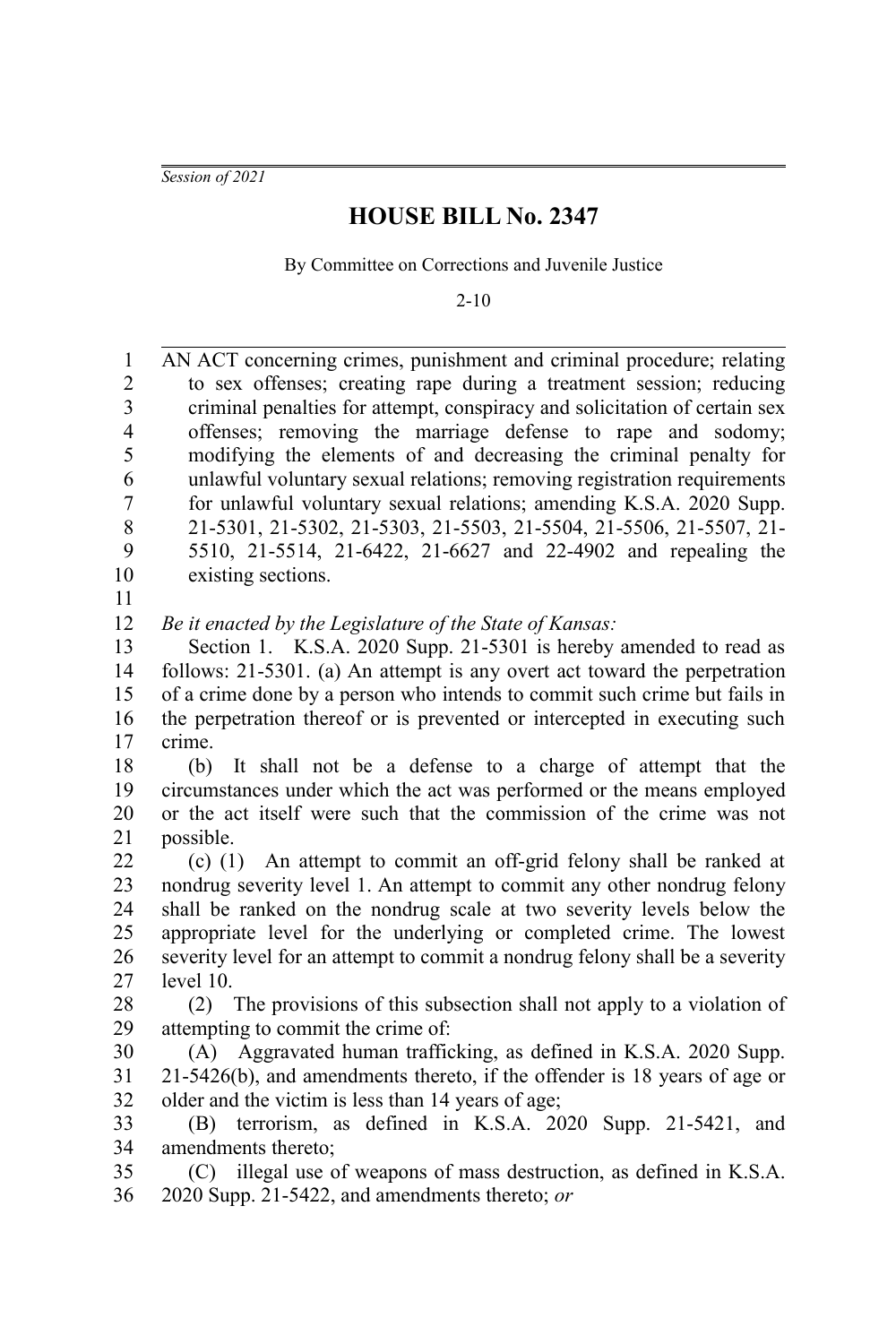(D) rape, as defined in K.S.A. 2020 Supp.  $21-5503(a)(3)$ , and amendments thereto, if the offender is 18 years of age or older; (E) aggravated indecent liberties with a child, as defined in K.S.A. 2020 Supp. 21-5506(b)(3), and amendments thereto, if the offender is 18 years of age or older; (F) aggravated criminal sodomy, as defined in K.S.A. 2020 Supp. 21- 5504(b)(1) or (2), and amendments thereto, if the offender is 18 years of age or older; (G) commercial sexual exploitation of a child, as defined in K.S.A. 2020 Supp. 21-6422, and amendments thereto, if the offender is 18 years of age or older and the victim is less than 14 years of age; (H) sexual exploitation of a child, as defined in K.S.A. 2020 Supp.  $21-5510(a)(1)$  or (4), and amendments thereto, if the offender is 18 years of age or older and the child is less than 14 years of age; (I) aggravated internet trading in child pornography, as defined in K.S.A. 2020 Supp. 21-5514(b), and amendments thereto, if the offender is 18 years of age or older and the child is less than 14 years of age; or (J) capital murder, as defined in K.S.A. 2020 Supp. 21-5401, and amendments thereto. (d) (1) An attempt to commit a felony which prescribes a sentence on the drug grid shall reduce the prison term prescribed in the drug grid block for an underlying or completed crime by six months. (2) The provisions of this subsection shall not apply to a violation of attempting to commit a violation of K.S.A. 2020 Supp. 21-5703, and amendments thereto. (e) An attempt to commit a class A person misdemeanor is a class B person misdemeanor. An attempt to commit a class A nonperson misdemeanor is a class B nonperson misdemeanor. (f) An attempt to commit a class B or C misdemeanor is a class C misdemeanor. Sec. 2. K.S.A. 2020 Supp. 21-5302 is hereby amended to read as follows: 21-5302. (a) A conspiracy is an agreement with another person to commit a crime or to assist in committing a crime. No person may be convicted of a conspiracy unless an overt act in furtherance of such conspiracy is alleged and proved to have been committed by such person or by a co-conspirator. (b) It is immaterial to the criminal liability of a person charged with conspiracy that any other person with whom the defendant conspired lacked the actual intent to commit the underlying crime provided that the defendant believed the other person did have the actual intent to commit the underlying crime. (c) It shall be a defense to a charge of conspiracy that the accused voluntarily and in good faith withdrew from the conspiracy, and 1 2 3 4 5 6 7 8 9 10 11 12 13 14 15 16 17 18 19 20 21 22 23 24 25 26 27 28 29 30 31 32 33 34 35 36 37 38 39 40 41 42 43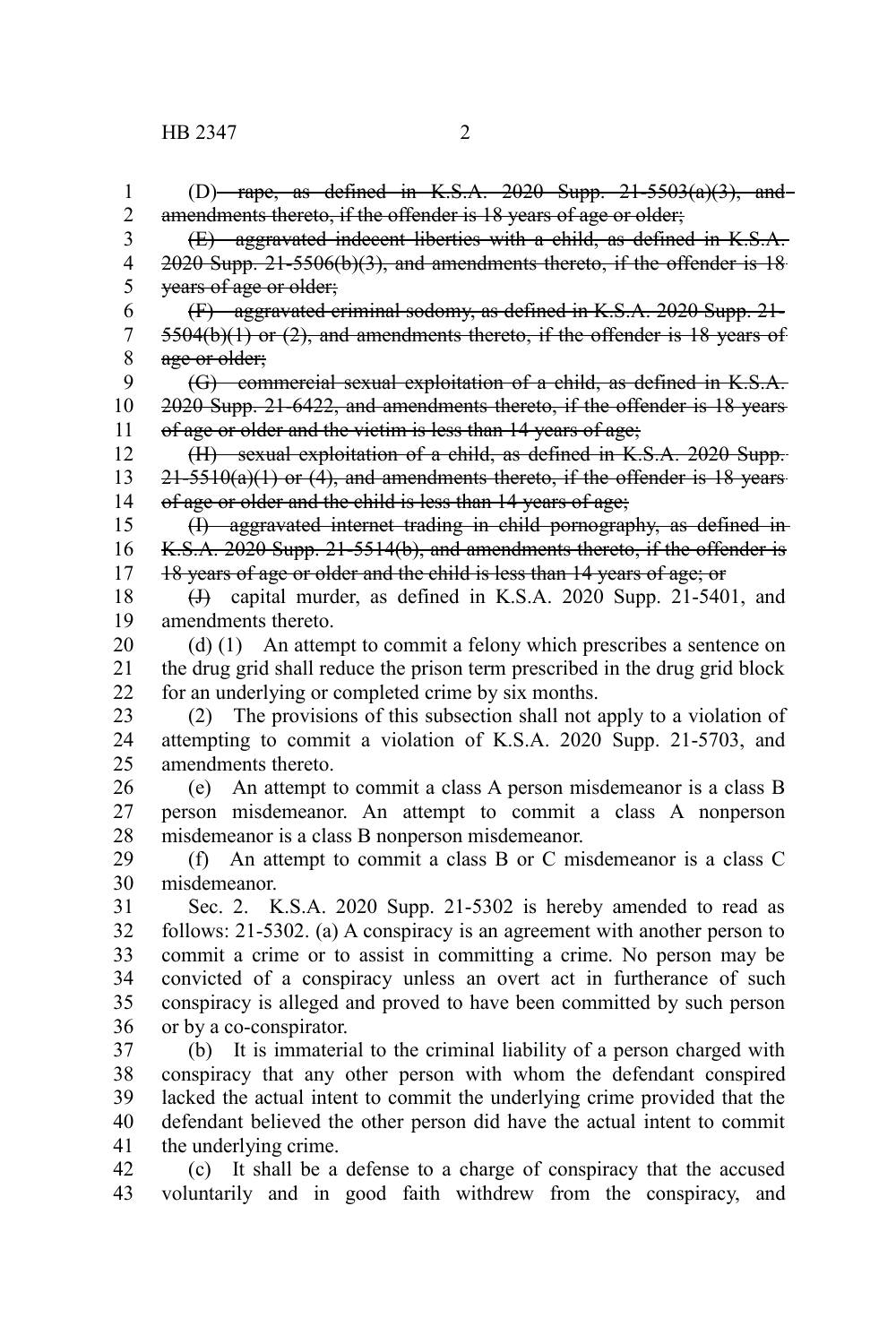communicated the fact of such withdrawal to one or more of the accused person's co-conspirators, before any overt act in furtherance of the conspiracy was committed by the accused or by a co-conspirator. 1 2 3

(d) (1) Conspiracy to commit an off-grid felony shall be ranked at nondrug severity level 2. Conspiracy to commit any other nondrug felony shall be ranked on the nondrug scale at two severity levels below the appropriate level for the underlying or completed crime. The lowest severity level for conspiracy to commit a nondrug felony shall be a severity level 10. 4 5 6 7 8 9

(2) The provisions of this subsection shall not apply to a violation of conspiracy to commit the crime of: 10 11

(A) Aggravated human trafficking, as defined in K.S.A. 2020 Supp. 21-5426(b), and amendments thereto, if the offender is 18 years of age or older and the victim is less than 14 years of age; 12 13 14

(B) terrorism, as defined in K.S.A. 2020 Supp. 21-5421, and amendments thereto; 15 16

(C) illegal use of weapons of mass destruction, as defined in K.S.A. 2020 Supp. 21-5422, and amendments thereto; *or* 17 18

(D) rape, as defined in K.S.A. 2020 Supp.  $21-5503(a)(3)$ , and amendments thereto, if the offender is 18 years of age or older; 19 20

(E) aggravated indecent liberties with a child, as defined in K.S.A. 2020 Supp. 21-5506(b)(3), and amendments thereto, if the offender is 18 years of age or older; 21 22 23

(F) aggravated criminal sodomy, as defined in K.S.A. 2020 Supp. 21-  $5504(b)(1)$  or  $(2)$ , and amendments thereto, if the offender is 18 years of age or older; 24 25 26

(G) commercial sexual exploitation of a child, as defined in K.S.A. 2020 Supp. 21-6422, and amendments thereto, if the offender is 18 years of age or older and the victim is less than 14 years of age; 27 28 29

(H) sexual exploitation of a child, as defined in K.S.A. 2020 Supp.  $21-5510(a)(1)$  or (4), and amendments thereto, if the offender is 18 years of age or older and the child is less than 14 years of age; 30 31 32

(I) aggravated internet trading in child pornography, as defined in K.S.A. 2020 Supp. 21-5514(b), and amendments thereto, if the offender is 18 years of age or older and the child is less than 14 years of age; or 33 34 35

(J) violations of the Kansas racketeer influenced and corrupt organization act, as described in K.S.A. 2020 Supp. 21-6329, and amendments thereto. 36 37 38

(e) Conspiracy to commit a felony which prescribes a sentence on the drug grid shall reduce the prison term prescribed in the drug grid block for an underlying or completed crime by six months. 39 40 41

(f) A conspiracy to commit a misdemeanor is a class C misdemeanor. Sec. 3. K.S.A. 2020 Supp. 21-5303 is hereby amended to read as 42 43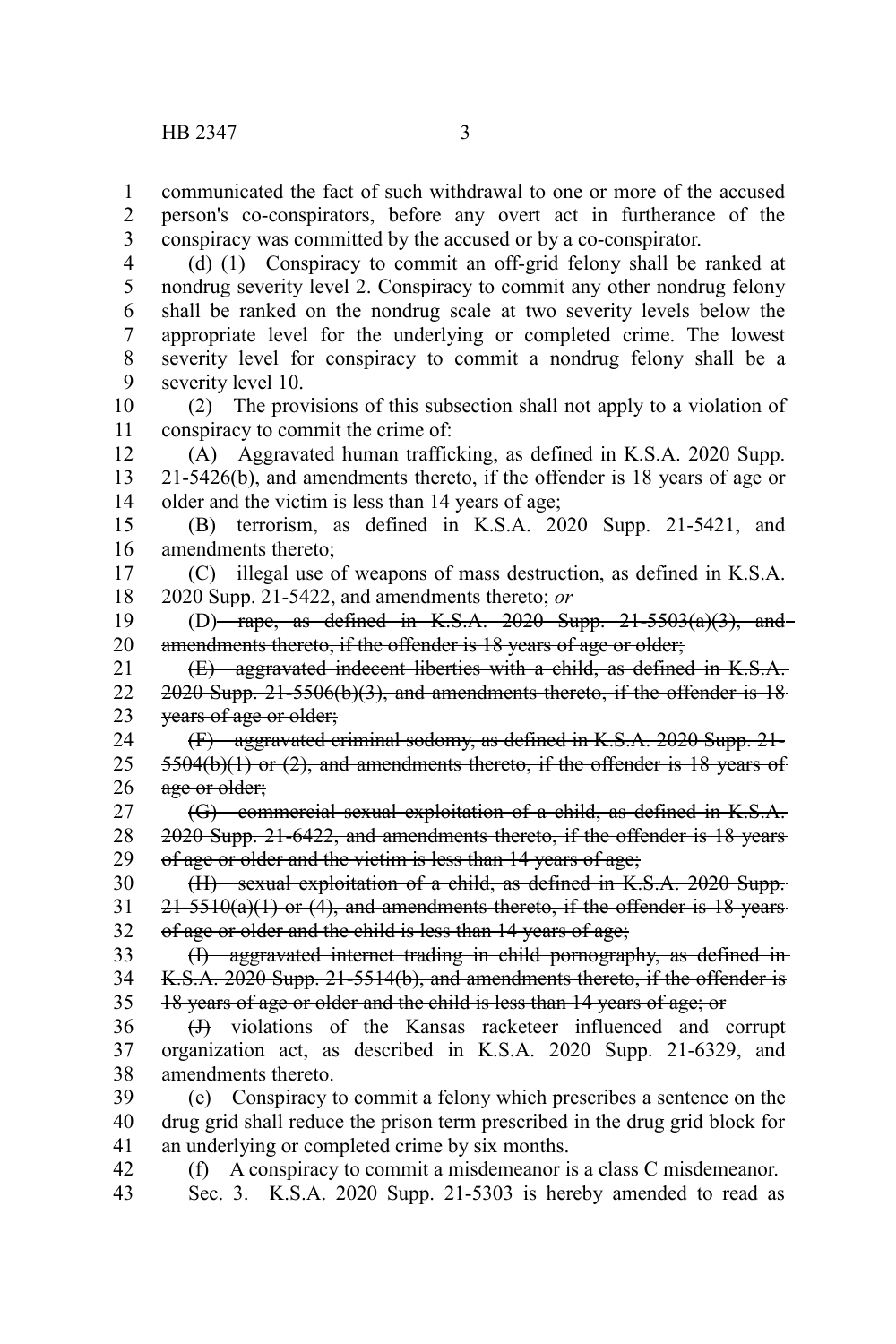follows: 21-5303. (a) Criminal solicitation is commanding, encouraging or requesting another person to commit a felony, attempt to commit a felony or aid and abet in the commission or attempted commission of a felony for the purpose of promoting or facilitating the felony. 1 2 3 4

5

(b) It is immaterial under subsection (a) that the actor fails to communicate with the person solicited to commit a felony if the person's conduct was designed to effect a communication. 6 7

(c) It is an affirmative defense that the actor, after soliciting another person to commit a felony, persuaded that person not to do so or otherwise prevented the commission of the felony, under circumstances manifesting a complete and voluntary renunciation of the actor's criminal purposes. 8 9 10 11

(d) (1) Criminal solicitation to commit an off-grid felony shall be ranked at nondrug severity level 3. Criminal solicitation to commit any other nondrug felony shall be ranked on the nondrug scale at three severity levels below the appropriate level for the underlying or completed crime. The lowest severity level for criminal solicitation to commit a nondrug felony shall be a severity level 10. 12 13 14 15 16 17

(2) The provisions of this subsection shall not apply to a violation of criminal solicitation to commit the crime of: 18 19

(A) Aggravated human trafficking, as defined in K.S.A. 2020 Supp. 21-5426(b), and amendments thereto, if the offender is 18 years of age or older and the victim is less than 14 years of age; 20 21 22

(B) terrorism, as defined in K.S.A. 2020 Supp. 21-5421, and amendments thereto; *or* 23 24

(C) illegal use of weapons of mass destruction, as defined in K.S.A. 2020 Supp. 21-5422, and amendments thereto; 25 26

(D) rape, as defined in K.S.A. 2020 Supp.  $21-5503(a)(3)$ , and amendments thereto, if the offender is 18 years of age or older; 27 28

(E) aggravated indecent liberties with a child, as defined in K.S.A. 2020 Supp. 21-5506(b)(3), and amendments thereto, if the offender is 18 years of age or older; 29 30 31

(F) aggravated criminal sodomy, as defined in K.S.A. 2020 Supp. 21- 5504(b)(1) or (2), and amendments thereto, if the offender is 18 years of age or older; 32 33 34

(G) commercial sexual exploitation of a child, as defined in K.S.A. 2020 Supp. 21-6422, and amendments thereto, if the offender is 18 years of age or older and the victim is less than 14 years of age; 35 36 37

(H) sexual exploitation of a child, as defined in K.S.A. 2020 Supp.  $21-5510(a)(1)$  or (4), and amendments thereto, if the offender is 18 years of age or older and the child is less than 14 years of age; or 38 39 40

(I) aggravated internet trading in child pornography, as defined in K.S.A. 2020 Supp. 21-5514(b), and amendments thereto, if the offender is 18 years of age or older and the child is less than 14 years of age. 41 42 43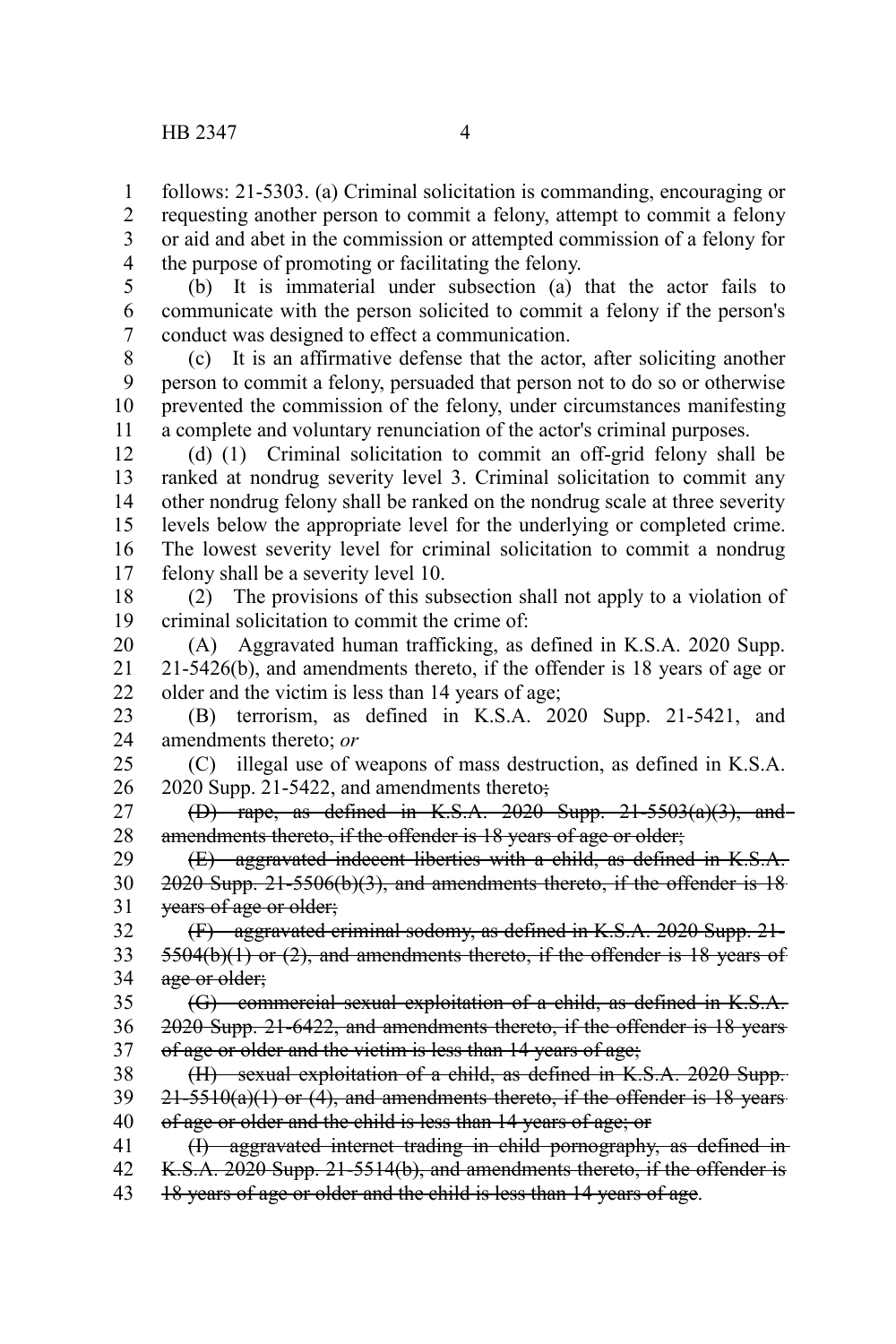## HB 2347 5

(e) Criminal solicitation to commit a felony which prescribes a sentence on the drug grid shall reduce the prison term prescribed in the drug grid block for an underlying or completed crime by six months. 1 2 3

Sec. 4. K.S.A. 2020 Supp. 21-5503 is hereby amended to read as follows: 21-5503. (a) Rape is: 4 5

(1) Knowingly engaging in sexual intercourse with a victim who does not consent to the sexual intercourse under any of the following circumstances: 6 7 8

9

(A) When the victim is overcome by force or fear; or

10

(B) when the victim is unconscious or physically powerless;

(2) knowingly engaging in sexual intercourse with a victim when the victim is incapable of giving consent because of mental deficiency or disease, or when the victim is incapable of giving consent because of the effect of any alcoholic liquor, narcotic, drug or other substance, which condition was known by the offender or was reasonably apparent to the offender; 11 12 13 14 15 16

17 18 (3) sexual intercourse with a child who is under 14 years of age; (4) sexual intercourse with a victim*:*

(b)(1) Rape as defined in:

*(A)* When the victim's consent was obtained through a knowing misrepresentation made by the offender that the sexual intercourse was a medically or therapeutically necessary procedure*; or* 19 20 21

*(B) without the victim's consent during a treatment session, consultation, interview or examination by a healthcare provider, chiropractor, massage therapist or other person providing a medical or therapeutic procedure*; or 22 23 24 25

(5) sexual intercourse with a victim when the victim's consent was obtained through a knowing misrepresentation made by the offender that the sexual intercourse was a legally required procedure within the scope of the offender's authority. 26 27 28 29

30 31

(A) Subsection (a)(1) or (a)(2) is a severity level 1, person felony;

(B) subsection (a)(3) is a severity level 1, person felony, except as provided in subsection (b)(2); and 32 33

34

(C) subsection (a)(4) or (a)(5) is a severity level 2, person felony.

(2) Rape as defined in subsection  $(a)(3)$  or attempt, conspiracy or eriminal solicitation to commit rape as defined in subsection  $(a)(3)$  is an off-grid person felony, when the offender is 18 years of age or older. 35 36 37

38

 $(c)$  If the offender is 18 years of age or older, the provisions of:

(1) Subsection (c) of K.S.A. 2020 Supp. 21-5301, and amendments thereto, shall not apply to a violation of attempting to commit the crime of rape as defined in subsection  $(a)(3)$ ; 39 40 41

(2) subsection (c) of K.S.A. 2020 Supp. 21-5302, and amendments thereto, shall not apply to a violation of conspiracy to commit the crime of 42 43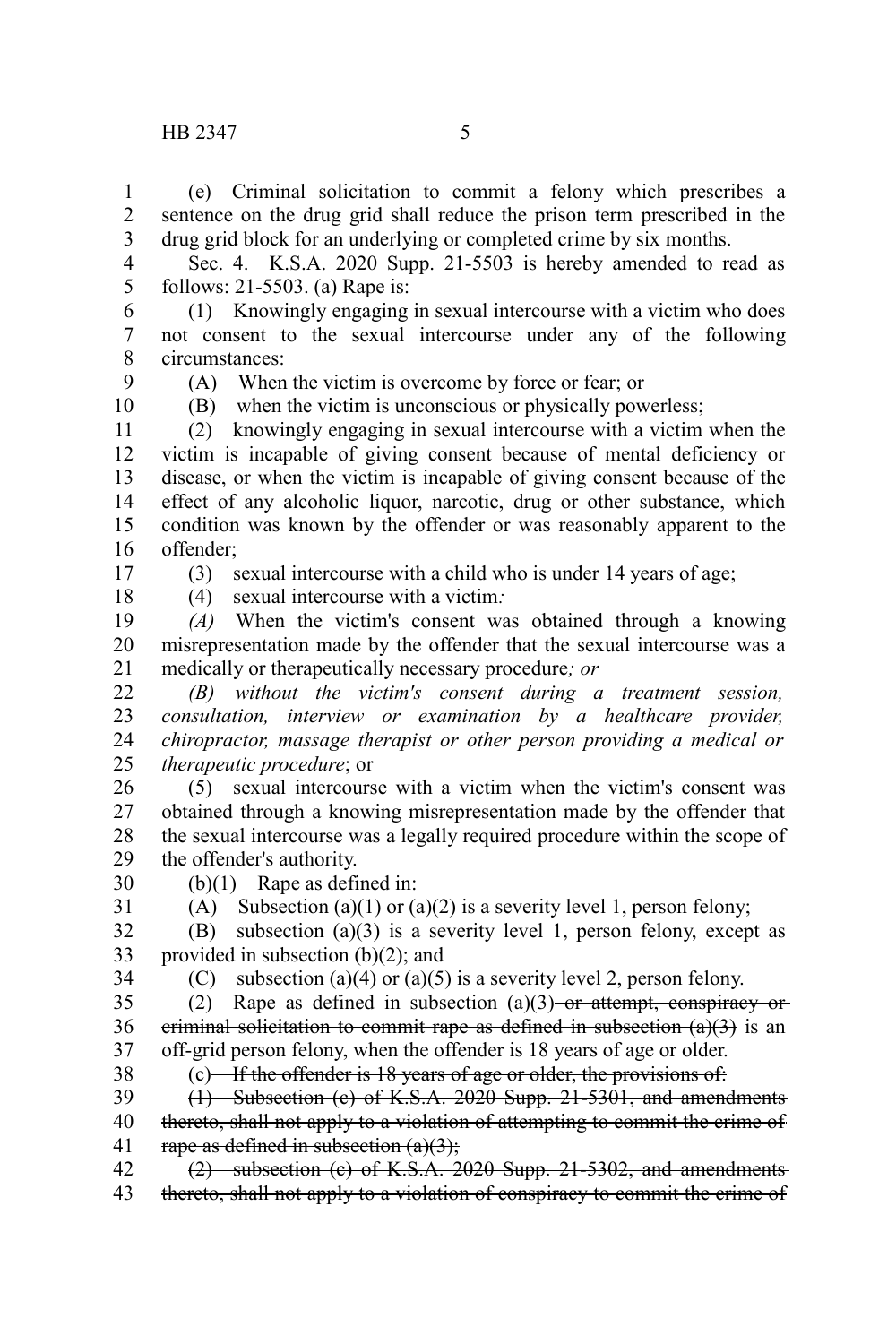rape as defined in subsection  $(a)(3)$ ; and 1

(3) subsection (d) of K.S.A. 2020 Supp. 21-5303, and amendments thereto, shall not apply to a violation of criminal solicitation to commit the erime of rape as defined in subsection  $(a)(3)$ . 2 3 4

(d) It shall be a defense to a prosecution of rape under subsection (a) (3) that the child was married to the accused at the time of the offense. 5 6

(e) Except as provided in subsection (a)(2), it shall not be a defense that the offender did not know or have reason to know that the victim did not consent to the sexual intercourse, that the victim was overcome by force or fear, or that the victim was unconscious or physically powerless. 7 8 9 10

Sec. 5. K.S.A. 2020 Supp. 21-5504 is hereby amended to read as follows: 21-5504. (a) Criminal sodomy is: 11 12

(1) Sodomy between persons who are 16 or more years of age and members of the same sex: 13 14

(2) Sodomy between a person and an animal;

(3) *(2)* sodomy with a child who is 14 or more years of age but less than 16 years of age; or 16 17

(4) *(3)* causing a child 14 or more years of age but less than 16 years of age to engage in sodomy with any person *other than the offender* or *an* animal. 18 19 20

21  $22$ 

15

(b) Aggravated criminal sodomy is:

(1) Sodomy with a child who is under 14 years of age;

(2) causing a child under 14 years of age to engage in sodomy with any person *other than the offender* or an animal; or 23 24

(3) sodomy with a victim who does not consent to the sodomy or causing a victim, without the victim's consent, to engage in sodomy with any person or an animal under any of the following circumstances *when the victim is*: 25 26 27 28

29 30  $(A)$  When the vietim is Overcome by force or fear;

(B) when the victim is unconscious or physically powerless; or

(C) when the victim is incapable of giving consent because of mental deficiency or disease, or when the victim is incapable of giving consent because of the effect of any alcoholic liquor, narcotic, drug or other substance, which condition was known by, or was reasonably apparent to, the offender. 31 32 33 34 35

36

(c) (1) Criminal sodomy as defined in:

(A) Subsection (a)(1) or  $(a)(2)$  is a class B nonperson misdemeanor; and 37 38

(B) subsection *(a)(2) or* (a)(3) or  $\left(\frac{a}{4}\right)$  is a severity level 3, person felony. 39 40

- (2) Aggravated criminal sodomy as defined in: 41
- (A) Subsection  $(b)(3)$  is a severity level 1, person felony; and 42
- (B) subsection  $(b)(1)$  or  $(b)(2)$  is a severity level 1, person felony, 43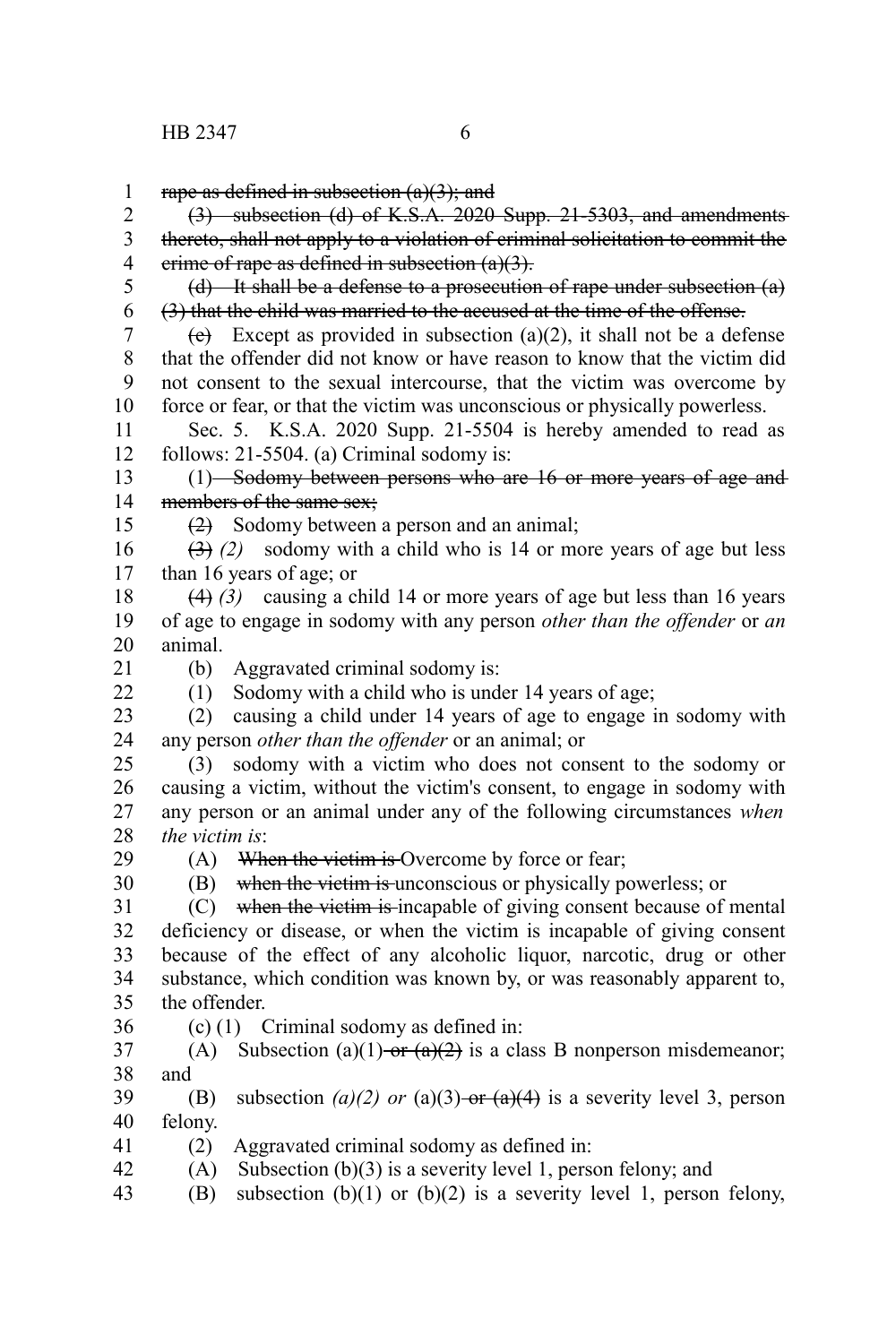except as provided in subsection (c)(3). 1

(3) Aggravated criminal sodomy as defined in subsection  $(b)(1)$  or  $(b)$ (2) or attempt, conspiracy or criminal solicitation to commit aggravated eriminal sodomy as defined in subsection  $(b)(1)$  or  $(b)(2)$  is an off-grid person felony, when the offender is 18 years of age or older. 2 3 4 5

6

 $(d)$ —If the offender is 18 years of age or older, the provisions of:

(1) Subsection (c) of K.S.A. 2020 Supp. 21-5301, and amendments thereto, shall not apply to a violation of attempting to commit the crime of aggravated criminal sodomy as defined in subsection  $(b)(1)$  or  $(b)(2)$ ; 7 8 9

(2) subsection (c) of K.S.A. 2020 Supp. 21-5302, and amendments thereto, shall not apply to a violation of conspiracy to commit the crime of aggravated criminal sodomy as defined in subsection  $(b)(1)$  or  $(b)(2)$ ; and 10 11 12

(3) subsection (d) of K.S.A. 2020 Supp. 21-5303, and amendments thereto, shall not apply to a violation of criminal solicitation to commit the crime of aggravated criminal sodomy as defined in subsection  $(b)(1)$  or  $(b)$  $(2)$ . 13 14 15 16

(e) It shall be a defense to a prosecution of criminal sodomy, as defined in subsection  $(a)(3)$ , and aggravated criminal sodomy, as defined in subsection  $(b)(1)$ ,  $(a)(2)$  that the child was married to the accused at the time of the offense. 17 18 19 20

 $(f)(e)$  Except as provided in subsection (b)(3)(C), it shall not be a defense that the offender did not know or have reason to know that the victim did not consent to the sodomy, that the victim was overcome by force or fear, or that the victim was unconscious or physically powerless. 21 22 23 24

Sec. 6. K.S.A. 2020 Supp. 21-5506 is hereby amended to read as follows: 21-5506. (a) Indecent liberties with a child is engaging in any of the following acts with a child who is 14 or more years of age but less than 16 years of age: 25 26 27 28

(1) Any lewd fondling or touching of the person of either the child or the offender, done or submitted to with the intent to arouse or to satisfy the sexual desires of either the child or the offender, or both; or 29 30 31

(2) soliciting the child to engage in any lewd fondling or touching of the person of another with the intent to arouse or satisfy the sexual desires of the child, the offender or another. 32 33 34

35

(b) Aggravated indecent liberties with a child is:

(1) Sexual intercourse with a child who is 14 or more years of age but less than 16 years of age; 36 37

(2) engaging in any of the following acts with a child who is 14 or more years of age but less than 16 years of age and who does not consent thereto: 38 39 40

(A) Any lewd fondling or touching of the person of either the child or the offender, done or submitted to with the intent to arouse or to satisfy the sexual desires of either the child or the offender, or both; or 41 42 43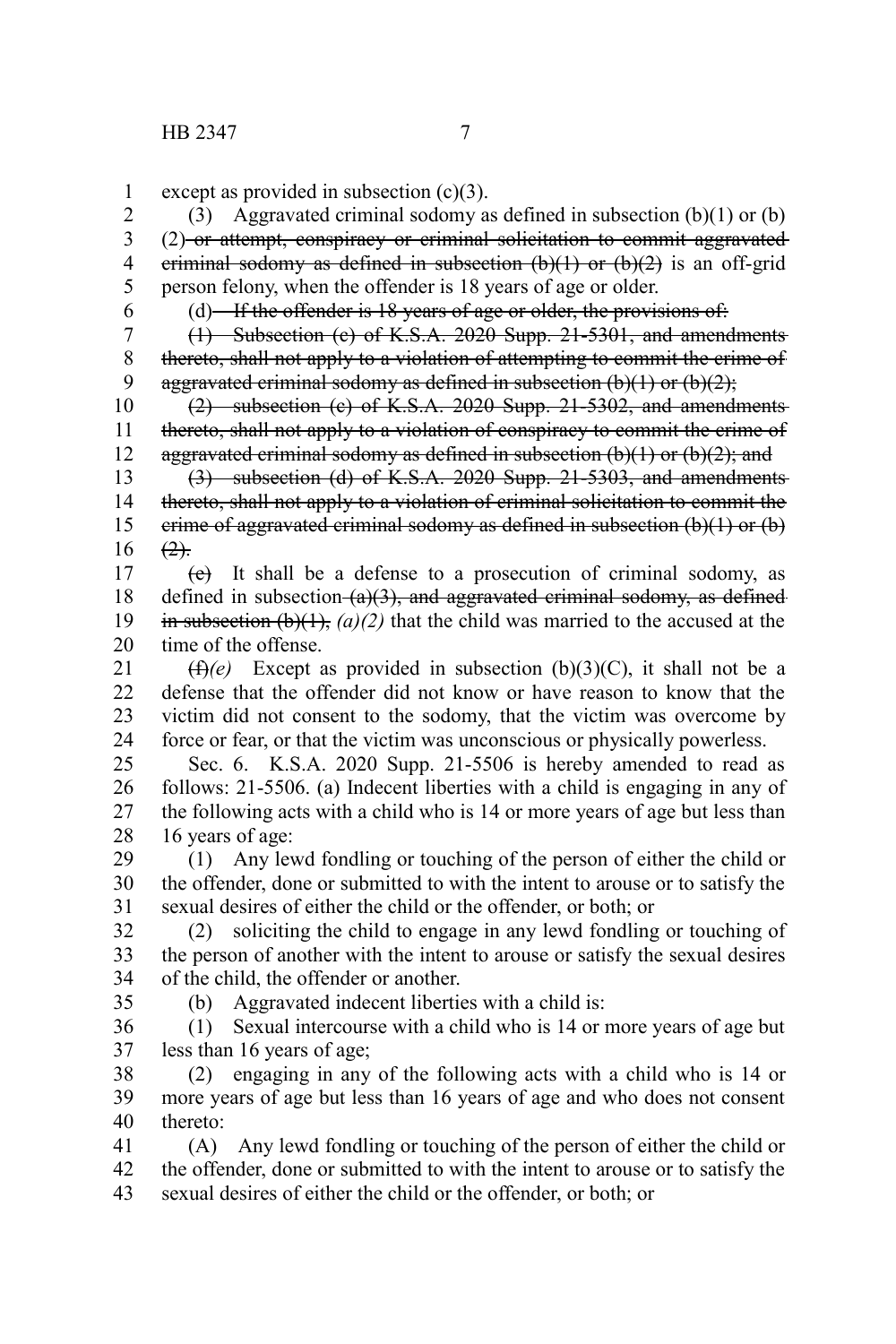(B) causing the child to engage in any lewd fondling or touching of the person of another with the intent to arouse or satisfy the sexual desires of the child, the offender or another; or 1 2 3

(3) engaging in any of the following acts with a child who is under 14 years of age: 4 5

(A) Any lewd fondling or touching of the person of either the child or the offender, done or submitted to with the intent to arouse or to satisfy the sexual desires of either the child or the offender, or both; or 6 7 8

(B) soliciting the child to engage in any lewd fondling or touching of the person of another with the intent to arouse or satisfy the sexual desires of the child, the offender or another. 9 10 11

(c) (1) Indecent liberties with a child is a severity level 5, person felony. 12 13

14 15 (2) Aggravated indecent liberties with a child as defined in:

(A) Subsection  $(b)(1)$  is a severity level 3, person felony; (B) subsection (b)(2) is a severity level 4, person felony; and

16

(C) subsection (b)(3) is a severity level 3, person felony, except as provided in subsection  $(c)(3)$ . 17 18

(3) Aggravated indecent liberties with a child as defined in subsection  $(b)(3)$  or attempt, conspiracy or criminal solicitation to commit aggravated indecent liberties with a child as defined in subsection  $(b)(3)$  is an off-grid person felony, when the offender is 18 years of age or older. 19 20 21 22

23

(d) If the offender is  $18$  years of age or older, the provisions of:

(1) Subsection (c) of K.S.A. 2020 Supp. 21-5301, and amendments thereto, shall not apply to a violation of attempting to commit the crime of aggravated indecent liberties with a child as defined in subsection  $(b)(3)$ ; 24 25 26

(2) subsection (c) of K.S.A. 2020 Supp. 21-5302, and amendments thereto, shall not apply to a violation of conspiracy to commit the crime of aggravated indecent liberties with a child as defined in subsection  $(b)(3)$ ; 27 28 29

(3) subsection (d) of K.S.A. 2020 Supp. 21-5303, and amendments thereto, shall not apply to a violation of criminal solicitation to commit the crime of aggravated indecent liberties with a child as defined in subsection  $\left(\frac{b}{3}\right)$ . 30 31 32 33

(e) It shall be a defense to a prosecution of indecent liberties with a child, as defined in subsection  $(a)(1)$ , and aggravated indecent liberties with a child, as defined in subsections  $(b)(1)$ , and  $(b)(2)(A)$ -and  $(b)(3)(A)$ that the child was married to the accused at the time of the offense. 34 35 36 37

Sec. 7. K.S.A. 2020 Supp. 21-5507 is hereby amended to read as follows: 21-5507. (a) Unlawful voluntary sexual relations is: 38 39

(1) Engaging in any of the following acts with a child who is 14 or more years of age but less than 16 years of age: 40 41

- (A) Voluntary sexual intercourse *or voluntary sodomy*; *or* 42
- (B) voluntary sodomy; or 43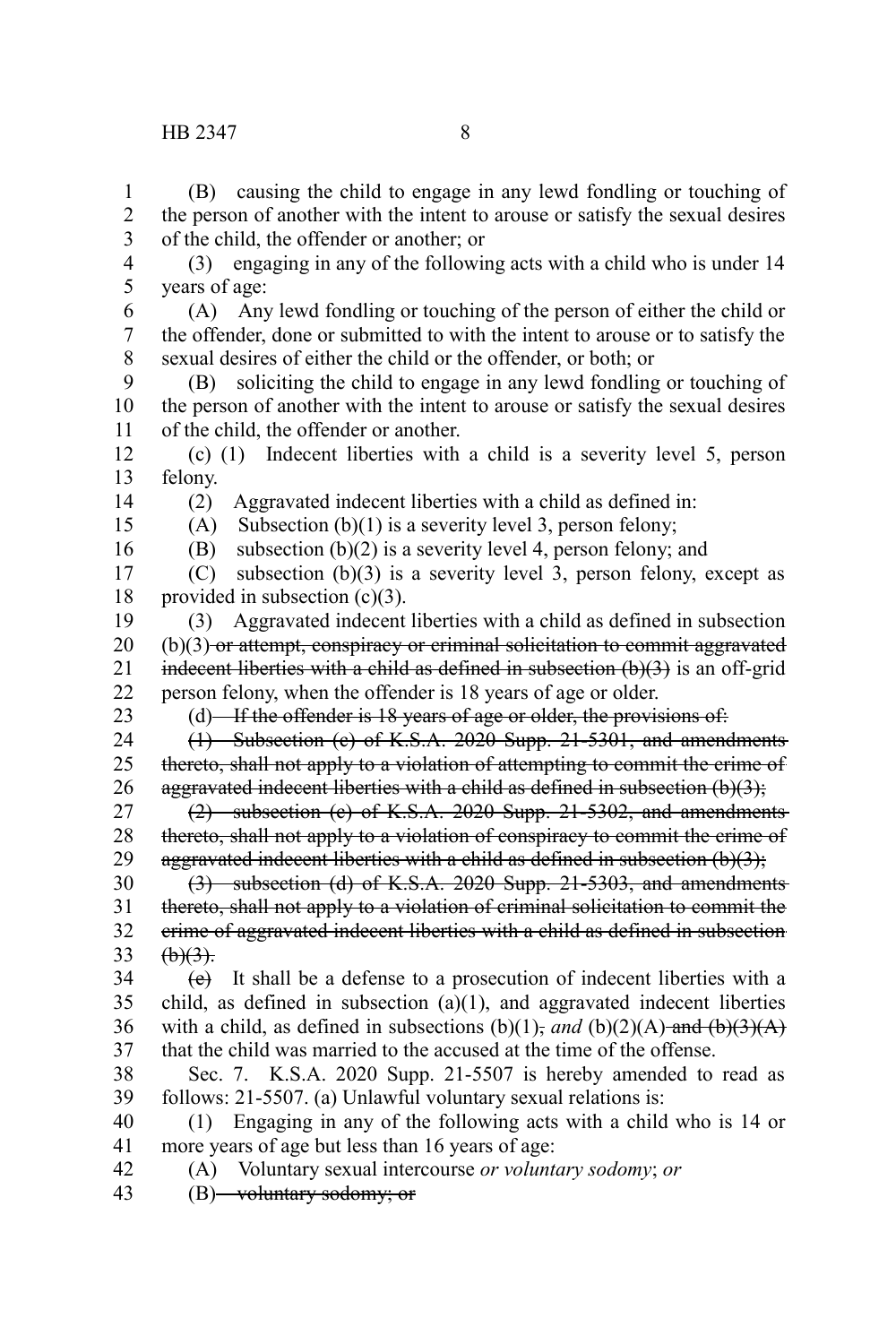(C) voluntary lewd fondling or touching; (2) *(A)* when the offender is less than 19 *13* years of age; *or*  $(3)$  (B) when the offender is less than four years of age older than the child *13 years of age or older but less than 19 years of age, and the offender and the child are less than 48 months apart in age*; *and*  $(4)$ (3) when the child and the offender are the only parties involved; and (5) when the child and the offender are members of the opposite sex. (b) Unlawful voluntary sexual relations as defined in: (1) Subsection (a)(1)(A) is a severity level 8, person felony;*: (A) Class A person misdemeanor, except as provided in subsection (b) (1)(B); and (B) severity level 9, person felony if the offender and the child are 24 or more months but less than 48 months apart in age, and the offender is 13 or more years of age; and* (2) subsection  $(a)(1)(B)$  is a severity level 9, person felony; and: *(A) Class A person misdemeanor, except as provided in subsection (b) (2)(B); and (B) severity level 10, person felony if the offender and the child are 24 or more months but less than 48 months apart in age, and the offender is 13 or more years of age* (3) subsection  $(a)(1)(C)$  is a severity level 10, person felony. Sec. 8. K.S.A. 2020 Supp. 21-5510 is hereby amended to read as follows: 21-5510. (a) Except as provided in K.S.A. 2020 Supp. 21-5610 and 21-5611, and amendments thereto, sexual exploitation of a child is: (1) Employing, using, persuading, inducing, enticing or coercing a child under 18 years of age, or a person whom the offender believes to be a child under 18 years of age, to engage in sexually explicit conduct with the intent to promote any performance; (2) possessing any visual depiction of a child under 18 years of age shown or heard engaging in sexually explicit conduct with intent to arouse or satisfy the sexual desires or appeal to the prurient interest of the offender or any other person; (3) being a parent, guardian or other person having custody or control of a child under l8 years of age and knowingly permitting such child to engage in, or assist another to engage in, sexually explicit conduct for any purpose described in subsection  $(a)(1)$  or  $(2)$ ; or (4) promoting any performance that includes sexually explicit conduct by a child under 18 years of age, or a person whom the offender believes to be a child under 18 years of age, knowing the character and content of the performance. (b) (1) Sexual exploitation of a child as defined in: (A) Subsection (a)(2) or (a)(3) is a severity level 5, person felony; 1 2 3 4 5 6 7 8 9 10 11 12 13 14 15 16 17 18 19 20 21 22 23 24 25 26 27 28 29 30 31 32 33 34 35 36 37 38 39 40 41 42 43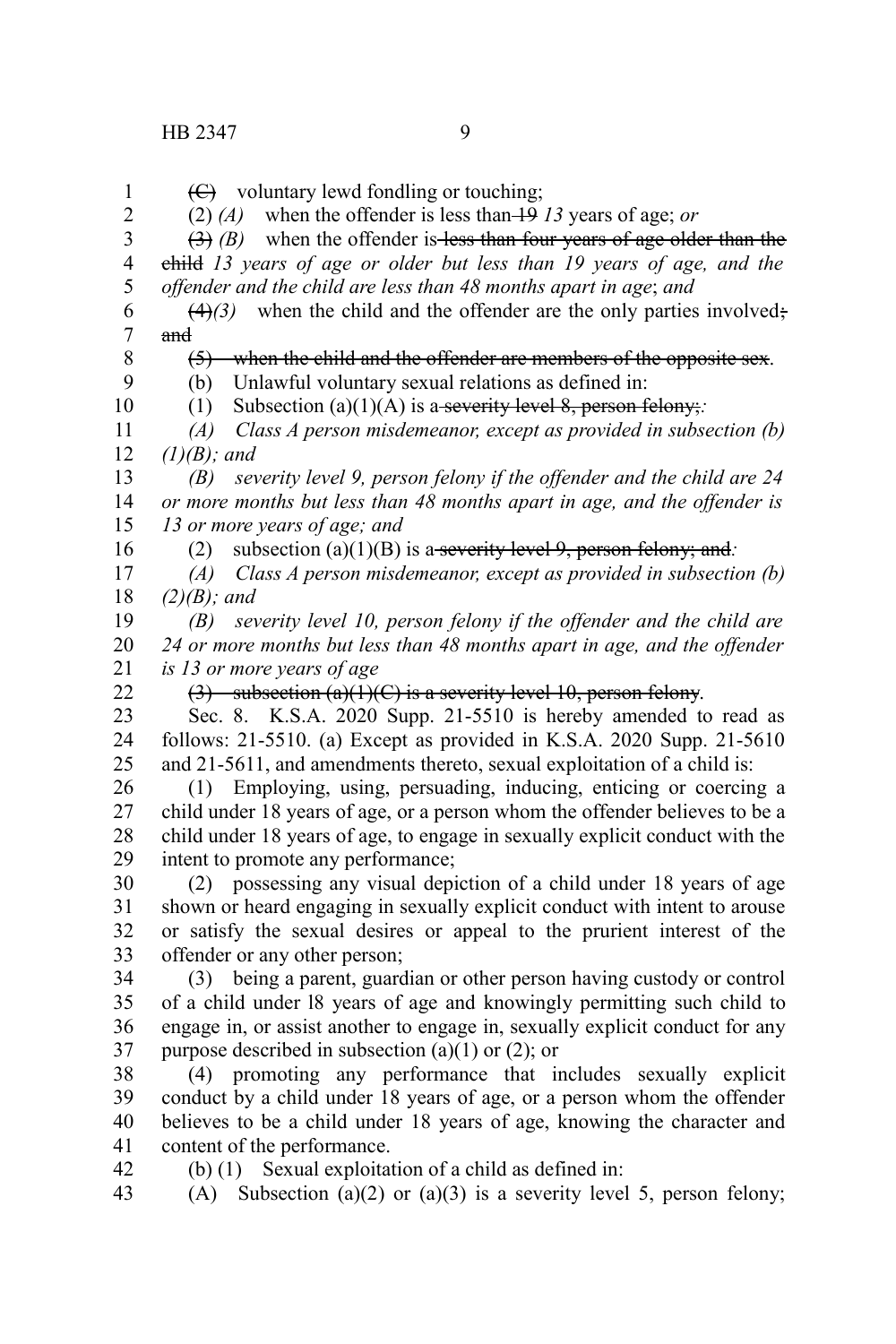and (B) subsection (a)(1) or (a)(4) is a severity level 3, person felony, except as provided in subsection (b)(2). 1 2 3

(2) Sexual exploitation of a child as defined in subsection  $(a)(1)$  or  $(a)$ (4) or attempt, conspiracy or criminal solicitation to commit sexualexploitation of a child as defined in subsection  $(a)(1)$  or  $(a)(4)$  is an offgrid person felony, when the offender is 18 years of age or older and the child is under 14 years of age. 4 5 6 7 8

(c) If the offender is 18 years of age or older and the child is under 14 years of age, the provisions of: 9 10

(1) K.S.A. 2020 Supp. 21-5301(c), and amendments thereto, shall not apply to a violation of attempting to commit the crime of sexualexploitation of a child as defined in subsection  $(a)(1)$  or  $(a)(4)$ ; 11 12 13

(2) K.S.A. 2020 Supp. 21-5302(d), and amendments thereto, shall not apply to a violation of conspiracy to commit the crime of sexual exploitation of a child as defined in subsection  $(a)(1)$  or  $(a)(4)$ ; and 14 15 16

(3) K.S.A. 2020 Supp. 21-5303(d), and amendments thereto, shall not apply to a violation of criminal solicitation to commit the crime of sexual exploitation of a child as defined in subsection  $(a)(1)$  or  $(a)(4)$ . 17 18 19

20

 $(d)$  As used in this section:

(1) "Sexually explicit conduct" means actual or simulated: Exhibition in the nude; sexual intercourse or sodomy, including genital-genital, oralgenital, anal-genital or oral-anal contact, whether between persons of the same or opposite sex; masturbation; sado-masochistic abuse with the intent of sexual stimulation; or lewd exhibition of the genitals, female breasts or pubic area of any person; 21 22 23 24 25 26

(2) "promoting" means procuring, transmitting, distributing, circulating, presenting, producing, directing, manufacturing, issuing, publishing, displaying, exhibiting or advertising: 27 28 29

30

(A) For pecuniary profit; or

(B) with intent to arouse or gratify the sexual desire or appeal to the prurient interest of the offender or any other person; 31 32

(3) "performance" means any film, photograph, negative, slide, book, magazine or other printed or visual medium, any audio tape recording or any photocopy, video tape, video laser disk, computer hardware, software, floppy disk or any other computer related equipment or computer generated image that contains or incorporates in any manner any film, photograph, negative, photocopy, video tape or video laser disk or any play or other live presentation; 33 34 35 36 37 38 39

(4) "nude" means any state of undress in which the human genitals, pubic region, buttock or female breast, at a point below the top of the areola, is less than completely and opaquely covered; and 40 41 42

(5) "visual depiction" means any photograph, film, video picture, 43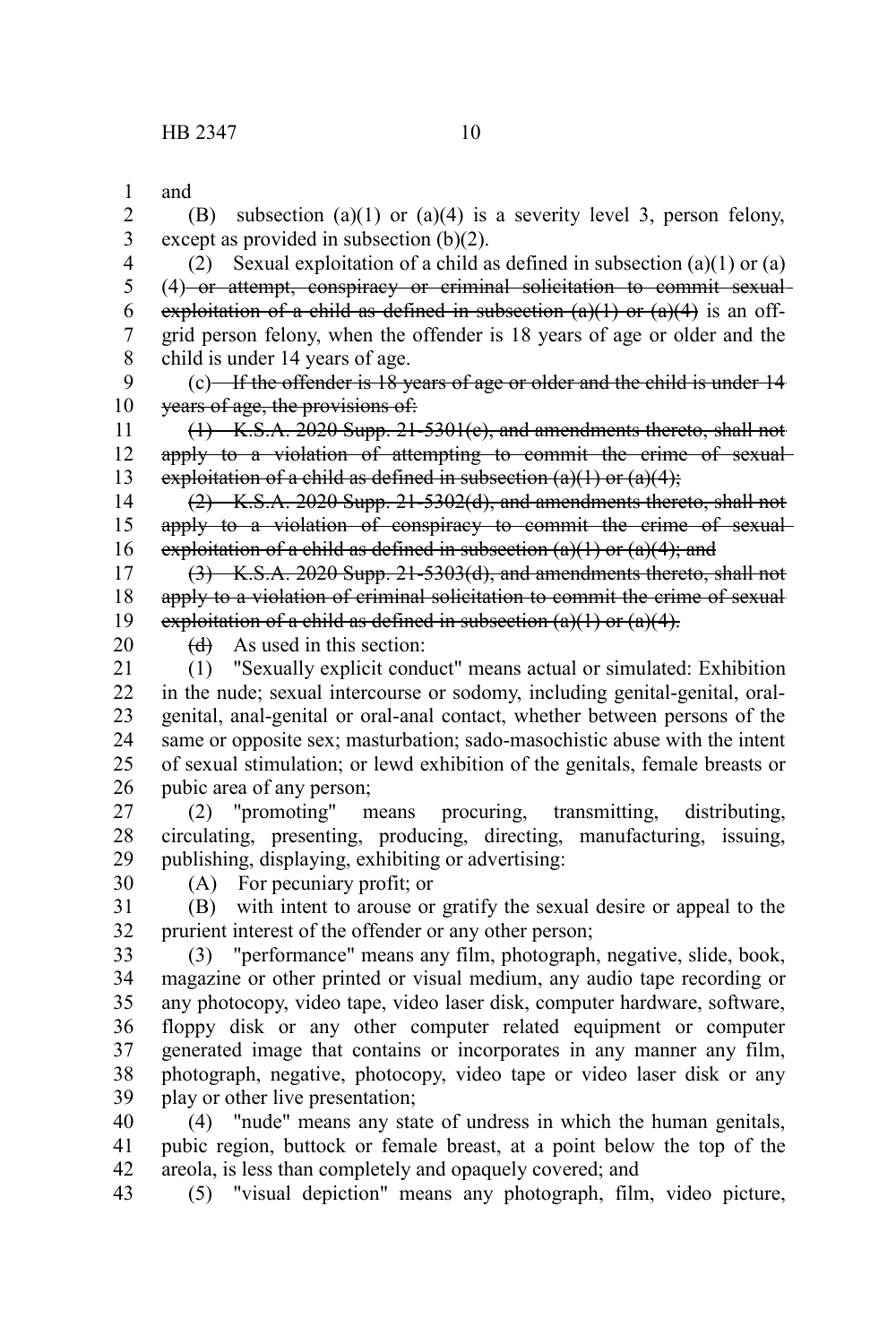digital or computer-generated image or picture, whether made or produced by electronic, mechanical or other means. 1 2

 $\left(\frac{e}{e}\right)$  The provisions of this section shall not apply to possession of a visual depiction of a child in a state of nudity if the person possessing such visual depiction is the child who is the subject of such visual depiction. 3 4 5

Sec. 9. K.S.A. 2020 Supp. 21-5514 is hereby amended to read as follows: 21-5514. (a) Except as provided in K.S.A. 2020 Supp. 21-5610 and 21-5611, and amendments thereto, internet trading in child pornography is sexual exploitation of a child, as defined in K.S.A. 2020 Supp.  $21-5510(a)(2)$ , and amendments thereto, when the offender is 18 years of age or older, and the offender knowingly causes or permits the visual depiction to be viewed, by use of any electronic device connected to the internet, by any person other than the offender or a person depicted in the visual depiction. 6 7 8 9 10 11 12 13 14

(b) Except as provided in K.S.A. 2020 Supp. 21-5610 and 21-5611, and amendments thereto, aggravated internet trading in child pornography is sexual exploitation of a child, as defined in K.S.A. 2020 Supp. 21-  $5510(a)(1)$  or (4), and amendments thereto, when the offender is 18 years of age or older and the offender knowingly causes or permits the performance to be viewed, by use of any electronic device connected to the internet, by any person other than the offender or a person depicted in the performance. 15 16 17 18 19 20 21 22

(c) (1) Internet trading in child pornography is a severity level 5, person felony. 23 24

(2) Aggravated internet trading in child pornography is a severity level 3, person felony, except as provided in subsection (c)(3). 25 26

(3) Aggravated internet trading in child pornography-or attempt, conspiracy or criminal solicitation to commit aggravated internet trading in child pornography is an off-grid person felony when the child is under 14 years of age. 27 28 29 30

31

 $(d)$ —If the child is under 14 years of age, the provisions of:

(1) K.S.A. 2020 Supp. 21-5301(c), and amendments thereto, shall not apply to a violation of attempting to commit the crime of aggravatedinternet trading in child pornography pursuant to this section; 32 33 34

(2) K.S.A. 2020 Supp. 21-5302(d), and amendments thereto, shall not apply to a violation of conspiracy to commit the crime of aggravatedinternet trading in child pornography pursuant to this section; and 35 36 37

(3) K.S.A. 2020 Supp. 21-5303(d), and amendments thereto, shall not apply to a violation of criminal solicitation to commit the crime of aggravated internet trading in child pornography pursuant to this section. 38 39 40

 $(e)$  In addition to the venue provided for under any other provision of law, a prosecution for internet trading in child pornography or aggravated internet trading in child pornography may be brought in the county where 41 42 43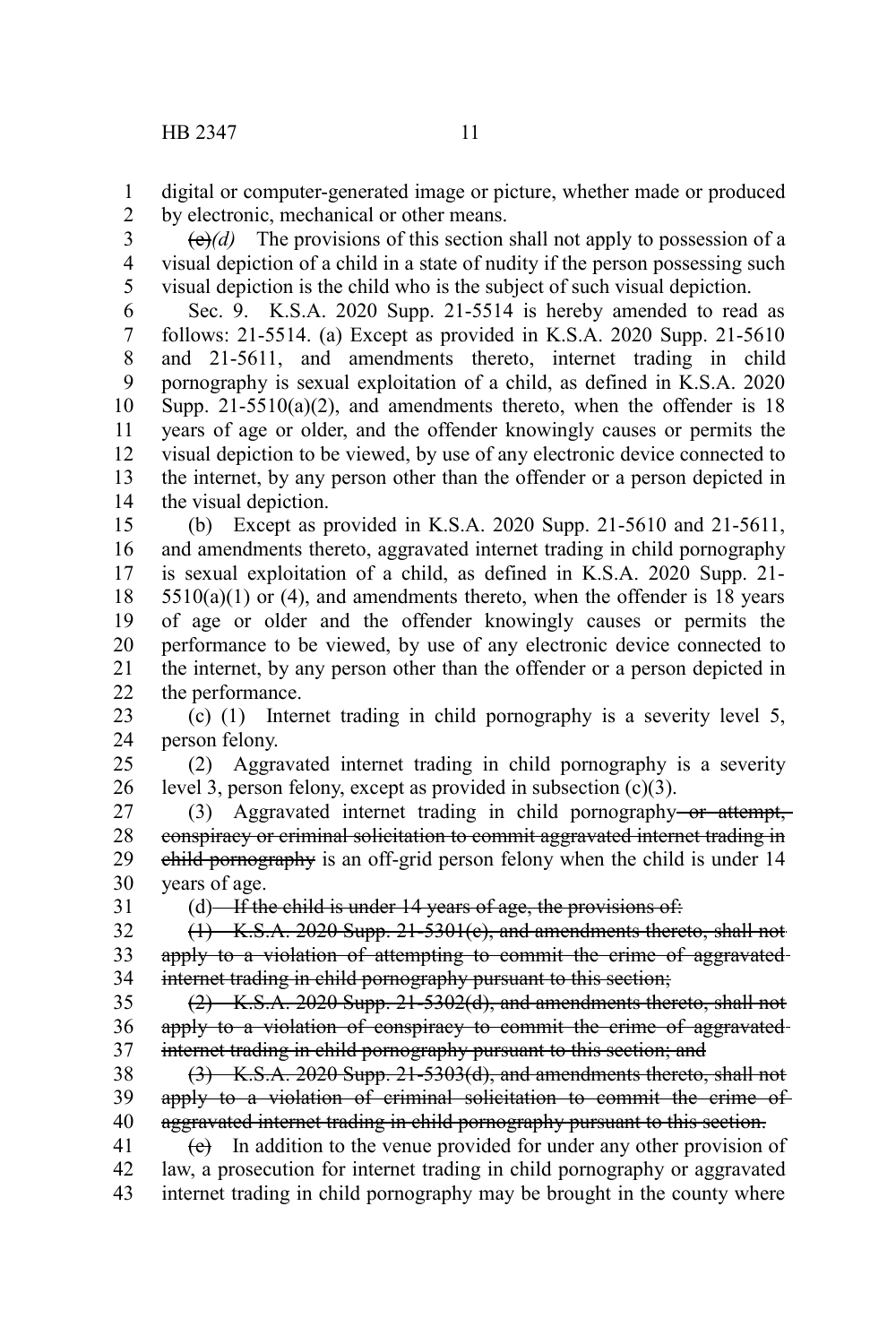the visual depiction or performance may be viewed by any person other 1

than the offender using any electronic device connected to the internet and is viewed by a law enforcement officer using an electronic device connected to the internet while engaged in such officer's official duties. 2 3 4

(f) As used in this section, "the internet" has the meaning as provided in K.S.A. 66-2011, and amendments thereto. 5 6

(g) This section shall be *a* part of and supplemental to the Kansas criminal code. 7 8

Sec. 10. K.S.A. 2020 Supp. 21-6422 is hereby amended to read as follows: 21-6422. (a) Commercial sexual exploitation of a child is knowingly: 9 10 11

(1) Hiring a person younger than 18 years of age by giving, or offering or agreeing to give, anything of value to any person, to engage in a manual or other bodily contact stimulation of the genitals of any person with the intent to arouse or gratify the sexual desires of the offender or another, sexual intercourse, sodomy or any unlawful sexual act; 12 13 14 15 16

(2) establishing, owning, maintaining or managing any property, whether real or personal, where sexual relations are being sold or offered for sale by a person younger than 18 years of age, or participating in the establishment, ownership, maintenance or management thereof; or 17 18 19 20

(3) permitting any property, whether real or personal, partially or wholly owned or controlled by the defendant to be used as a place where sexual relations are being sold or offered for sale by a person who is younger than 18 years of age. 21 22 23 24

25

(b) (1) Commercial sexual exploitation of a child is a:

(A) Severity level 4, person felony, except as provided in subsections  $(b)(1)(B)$  and  $(b)(2)$ ; and 26 27

(B) severity level 2, person felony when committed by a person who has, prior to the commission of the crime, been convicted of a violation of this section, except as provided in subsection (b)(2). 28 29 30

(2) Commercial sexual exploitation of a child-or attempt, conspiracy or criminal solicitation to commit commercial sexual exploitation of a child is an off-grid person felony when the offender is 18 years of age or older and the victim is less than 14 years of age. 31 32 33 34

(3) In addition to any other sentence imposed, a person convicted under subsection  $(b)(1)(A)$  shall be fined not less than \$2,500 nor more than \$5,000. In addition to any other sentence imposed, a person convicted under subsection  $(b)(1)(B)$  or  $(b)(2)$  shall be fined not less than \$5,000. All fines collected pursuant to this section shall be remitted to the human trafficking victim assistance fund created by K.S.A. 75-758, and amendments thereto. 35 36 37 38 39 40 41

(4) In addition to any other sentence imposed, for any conviction under this section, the court may order the person convicted to enter into 42 43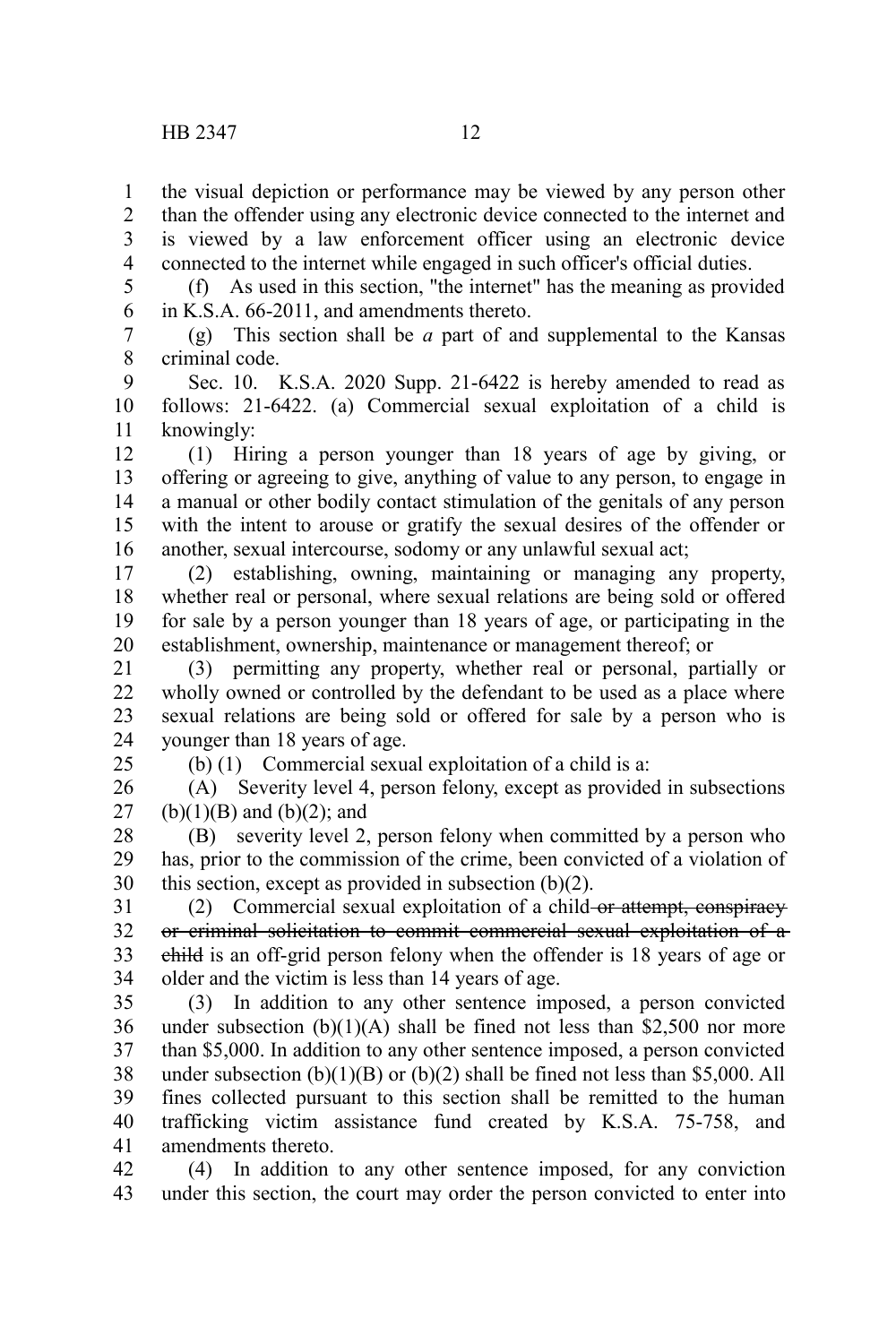and complete a suitable educational or treatment program regarding commercial sexual exploitation of a child. 1 2

(c) If the offender is 18 years of age or older and the victim is less than 14 years of age, the provisions of: 3 4

(1) K.S.A. 2020 Supp. 21-5301(c), and amendments thereto, shall not apply to a violation of attempting to commit the crime of commercialsexual exploitation of a child pursuant to this section; 5 6 7

(2) K.S.A. 2020 Supp. 21-5302(d), and amendments thereto, shall not apply to a violation of conspiracy to commit the crime of commercialsexual exploitation of a child pursuant to this section; and 8 9 10

(3) K.S.A. 2020 Supp. 21-5303(d), and amendments thereto, shall not apply to a violation of criminal solicitation to commit the crime of commercial sexual exploitation of a child pursuant to this section. 11 12 13

Sec. 11. K.S.A. 2020 Supp. 21-6627 is hereby amended to read as follows: 21-6627. (a) (1) Except as provided in subsection (b) or (d), a defendant who is 18 years of age or older and is convicted of the following crimes committed on or after July 1, 2006, shall be sentenced to a term of imprisonment for life with a mandatory minimum term of imprisonment of not less than 25 years unless the court determines that the defendant should be sentenced as determined in subsection (a)(2): 14 15 16 17 18 19 20

(A) Aggravated human trafficking, as defined in K.S.A. 2020 Supp. 21-5426(b), and amendments thereto, if the victim is less than 14 years of age; 21 22 23

(B) rape, as defined in K.S.A. 2020 Supp. 21-5503(a)(3), and amendments thereto; 24 25

(C) aggravated indecent liberties with a child, as defined in K.S.A.  $2020$  Supp.  $21-5506(b)(3)$ , and amendments thereto; 26 27

(D) aggravated criminal sodomy, as defined in K.S.A. 2020 Supp. 21-  $5504(b)(1)$  or  $(b)(2)$ , and amendments thereto; 28 29

(E) commercial sexual exploitation of a child, as defined in K.S.A. 2020 Supp. 21-6422, and amendments thereto, if the victim is less than 14 years of age; 30 31 32

(F) sexual exploitation of a child, as defined in K.S.A. 2020 Supp.  $21-5510(a)(1)$  or  $(a)(4)$ , and amendments thereto, if the child is less than 14 years of age; 33 34 35

(G) aggravated internet trading in child pornography, as defined in K.S.A. 2020 Supp. 21-5514(b), and amendments thereto, if the child is less than 14 years of ages *age*; and 36 37 38

(H) an attempt, conspiracy or criminal solicitation, as defined in K.S.A. 2020 Supp. 21-5301, 21-5302 or 21-5303, and amendments thereto, of an offense defined in-subsections *subsection* (a)(1)(A) through  $(a)(1)(G)$ . 39 40 41 42

(2) The provision of subsection (a)(1) requiring a mandatory 43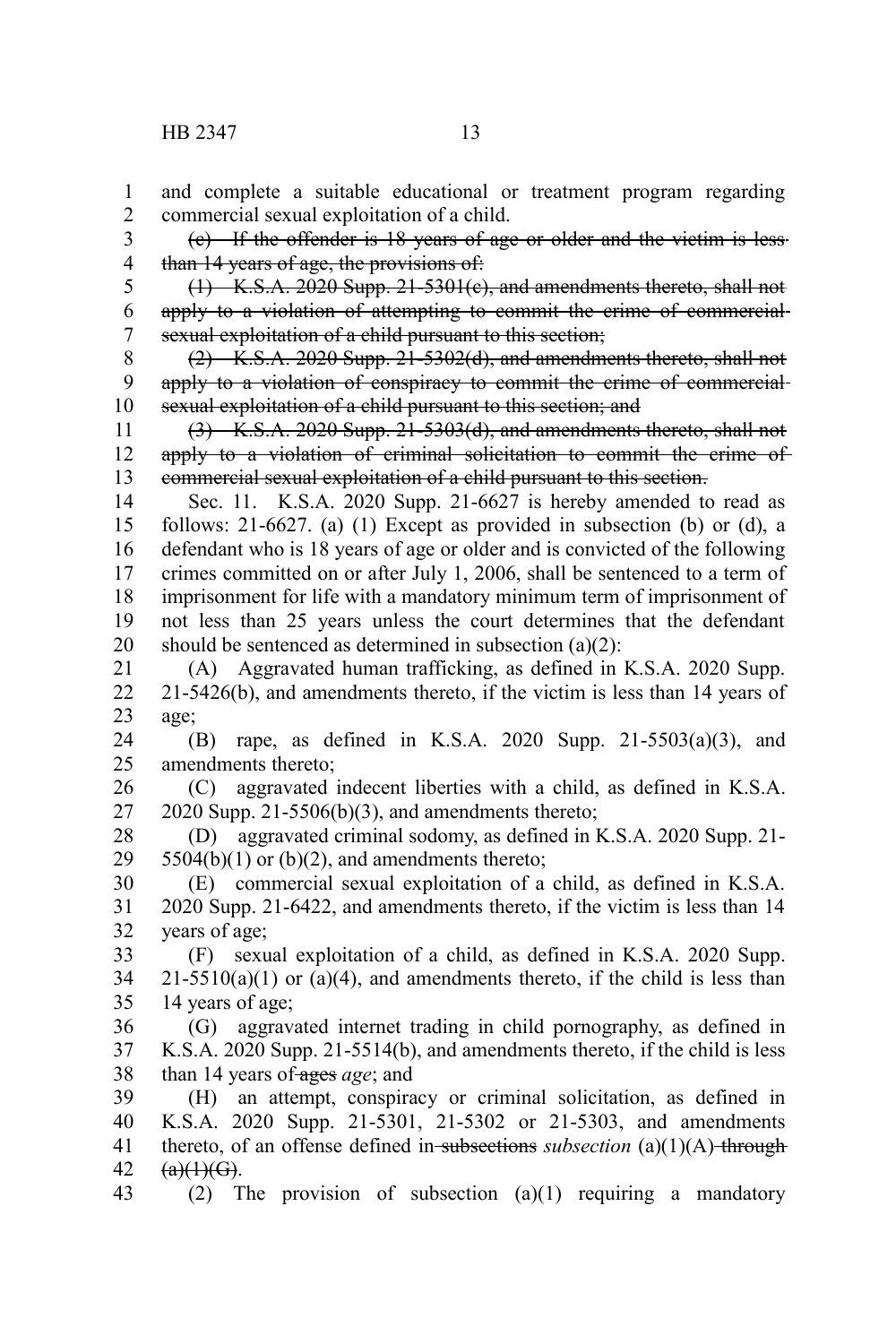minimum term of imprisonment of not less than 25 years shall not apply if the court finds: 1 2

(A) The defendant is an aggravated habitual sex offender and sentenced pursuant to K.S.A. 2020 Supp. 21-6626, and amendments thereto; or 3 4 5

(B) the defendant, because of the defendant's criminal history classification, would be subject to presumptive imprisonment pursuant to the sentencing guidelines grid for nondrug crimes and the sentencing range would exceed 300 months if the sentence established for a severity level 1 crime was imposed. In such case, the defendant is required to serve a mandatory minimum term equal to the sentence established for a severity level 1 crime pursuant to the sentencing range. 6 7 8 9 10 11 12

(b) (1) On and after July 1, 2006, if a defendant who is 18 years of age or older is convicted of a crime listed in subsection  $(a)(1)$  and such defendant has previously been convicted of a crime listed in subsection (a) (1), a crime in effect at any time prior to July 1, 2011, which is substantially the same as a crime listed in subsection  $(a)(1)$  or a crime under a law of another jurisdiction which is substantially the same as a crime listed in subsection  $(a)(1)$ , the court shall sentence the defendant to a term of imprisonment for life with a mandatory minimum term of imprisonment of not less than 40 years. The provisions of this paragraph shall not apply to a crime committed under K.S.A. 2020 Supp. 21-5507, and amendments thereto, or a crime under a law of another jurisdiction which is substantially the same as K.S.A. 2020 Supp. 21-5507, and amendments thereto. 13 14 15 16 17 18 19 20 21 22 23 24 25

(2) The provision of subsection (b)(1) requiring a mandatory minimum term of imprisonment of not less than 40 years shall not apply if the court finds: 26 27 28

(A) The defendant is an aggravated habitual sex offender and sentenced pursuant to K.S.A. 2020 Supp. 21-6626, and amendments thereto; or 29 30 31

(B) the defendant, because of the defendant's criminal history classification, would be subject to presumptive imprisonment pursuant to the sentencing guidelines grid for nondrug crimes and the sentencing range would exceed 480 months if the sentence established for a severity level 1 crime was imposed. In such case, the defendant is required to serve a mandatory minimum term equal to the sentence established for a severity level 1 crime pursuant to the sentencing range. 32 33 34 35 36 37 38

(c) When a person is sentenced pursuant to subsection (a) or (b), such person shall be sentenced to a mandatory minimum term of imprisonment of not less than 25 years, 40 years or be sentenced as determined in subsection (a)(2) or subsection (b)(2), whichever is applicable, and shall not be eligible for probation or suspension, modification or reduction of 39 40 41 42 43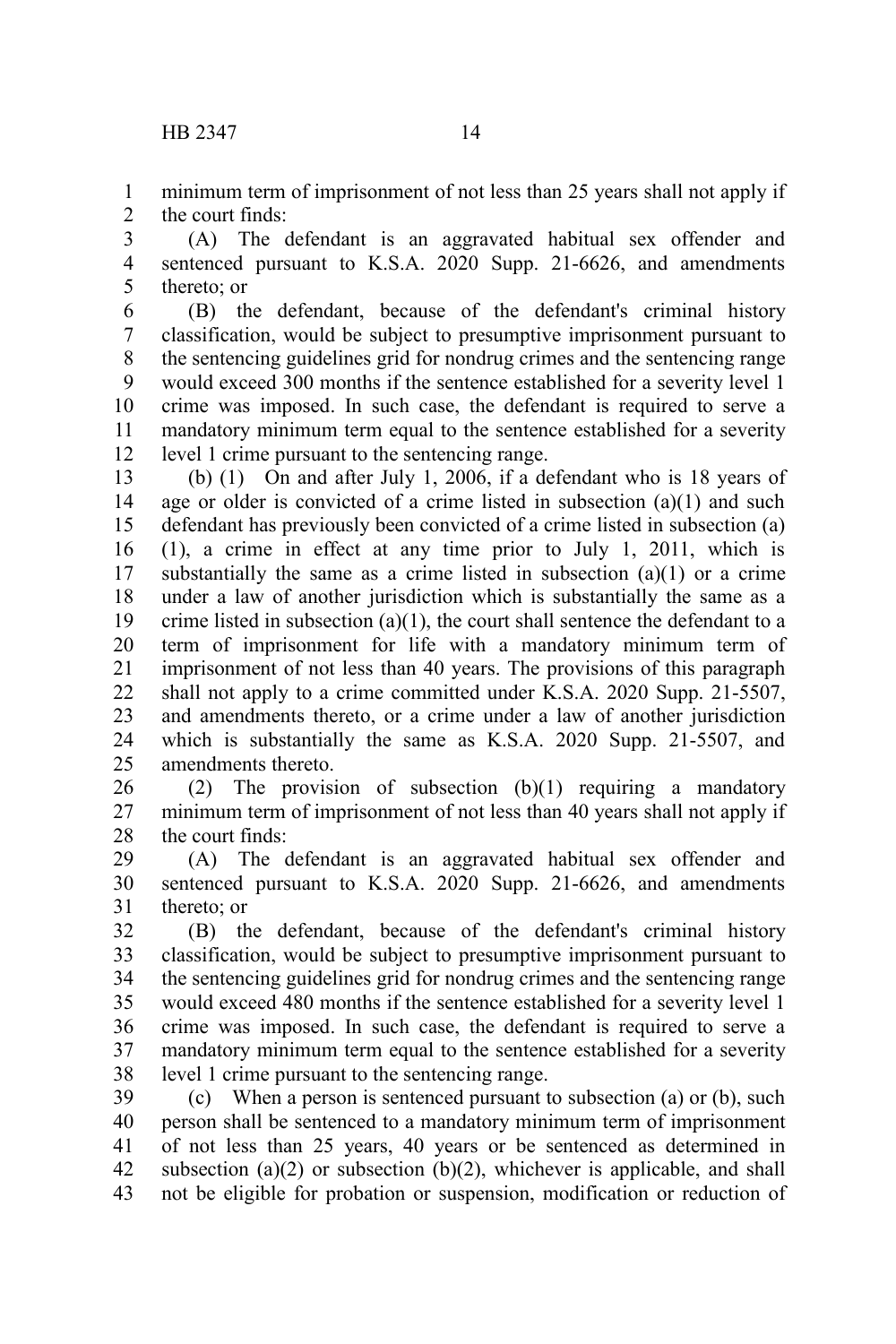sentence. In addition, a person sentenced pursuant to this section shall not be eligible for parole prior to serving such mandatory term of imprisonment, and such imprisonment shall not be reduced by the application of good time credits. Except as provided in subsection (d), no other sentence shall be permitted. 1 2 3 4 5

(d) (1) On or after July 1, 2006, for a first time conviction of an offense listed in subsection  $(a)(1)$ , the sentencing judge shall impose the mandatory minimum term of imprisonment provided by subsection (a), unless the judge finds substantial and compelling reasons, following a review of mitigating circumstances, to impose a departure. If the sentencing judge departs from such mandatory minimum term of imprisonment, the judge shall state on the record at the time of sentencing the substantial and compelling reasons for the departure. The departure sentence shall be the sentence pursuant to the revised Kansas sentencing guidelines act, article 68 of chapter 21 of the Kansas Statutes Annotated, and amendments thereto, and, subject to the provisions of K.S.A. 2020 Supp. 21-6818, and amendments thereto, no sentence of a mandatory minimum term of imprisonment shall be imposed hereunder. 6 7 8 9 10 11 12 13 14 15 16 17 18

(2) As used in this subsection, "mitigating circumstances" shall include, but are not limited to, the following: 19 20

(A) The defendant has no significant history of prior criminal activity; 21 22

(B) the crime was committed while the defendant was under the influence of extreme mental or emotional disturbances; 23 24

(C) the victim was an accomplice in the crime committed by another person, and the defendant's participation was relatively minor; 25 26

(D) the defendant acted under extreme distress or under the substantial domination of another person; 27 28

(E) the capacity of the defendant to appreciate the criminality of the defendant's conduct or to conform the defendant's conduct to the requirements of law was substantially impaired; and 29 30 31

(F) the age of the defendant at the time of the crime.

(e) The provisions of K.S.A. 21-3301, 21-3302 or 21-3303, prior to their repeal, or K.S.A. 2020 Supp. 21-5301, 21-5302 or 21-5303, and amendments thereto, shall not apply to any defendant sentenced pursuant to this section. 33 34 35 36

- Sec. 12. K.S.A. 2020 Supp. 22-4902 is hereby amended to read as follows: 22-4902. As used in the Kansas offender registration act, unless the context otherwise requires: 37 38 39
- (a) "Offender" means: 40
- (1) A sex offender; 41

32

- (2) a violent offender; 42
- (3) a drug offender; 43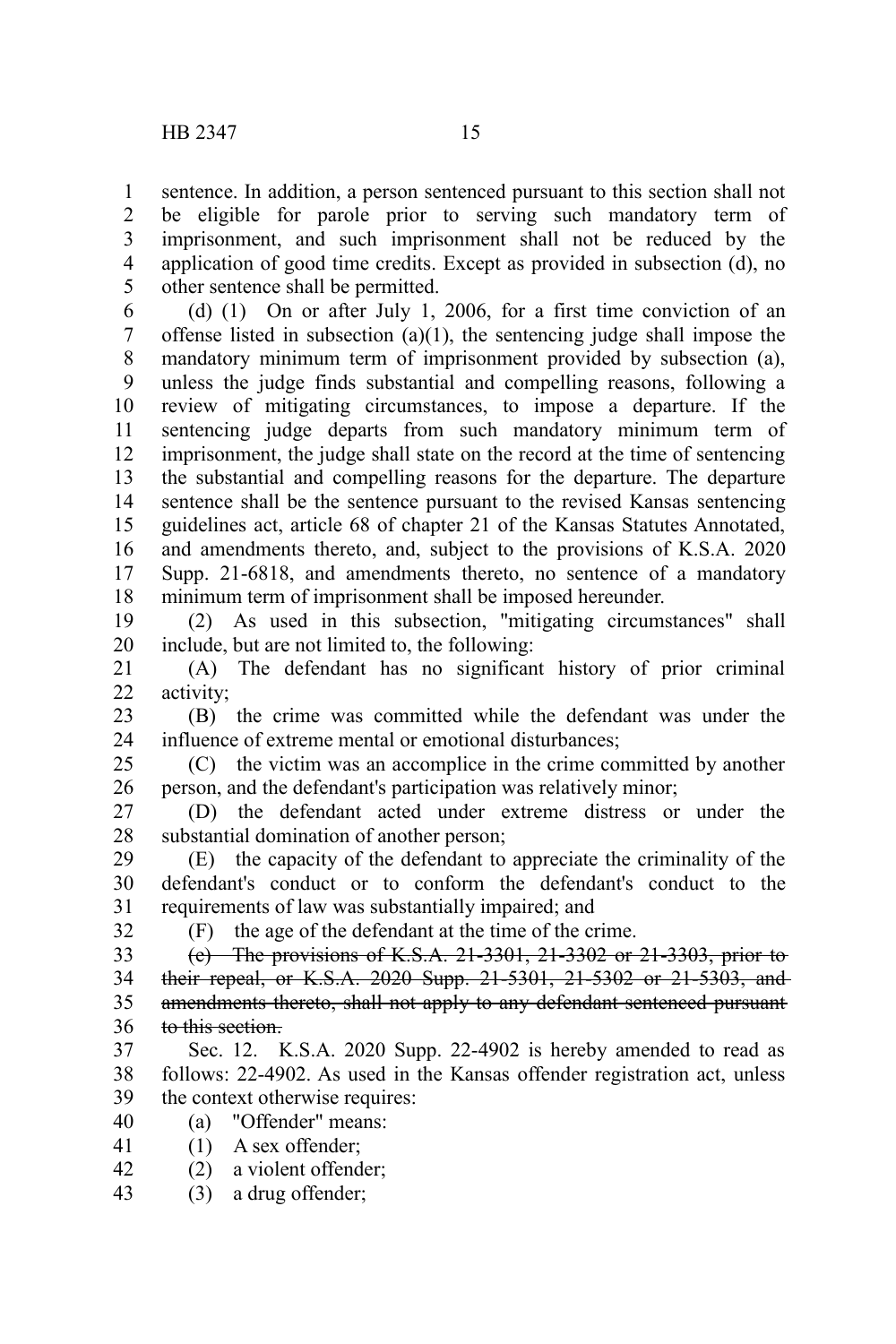(4) any person who has been required to register under out-of-state law or is otherwise required to be registered; and 1 2

(5) any person required by court order to register for an offense not otherwise required as provided in the Kansas offender registration act. 3 4

5

(b) "Sex offender" includes any person who:

(1) On or after April 14, 1994, is convicted of any sexually violent crime; 6 7

(2) on or after July 1, 2002, is adjudicated as a juvenile offender for an act which if committed by an adult would constitute the commission of a sexually violent crime, unless the court, on the record, finds that the act involved non-forcible sexual conduct, the victim was at least 14 years of age and the offender was not more than four years older than the victim; 8 9 10 11 12

13

(3) has been determined to be a sexually violent predator;

(4) on or after July 1, 1997, is convicted of any of the following crimes when one of the parties involved is less than 18 years of age: 14 15

(A) Adultery, as defined in K.S.A. 21-3507, prior to its repeal, or K.S.A. 2020 Supp. 21-5511, and amendments thereto; 16 17

(B) criminal sodomy, as defined in K.S.A. 21-3505(a)(1), prior to its repeal, or K.S.A. 2020 Supp. 21-5504(a)(1) or (a)(2), and amendments thereto; 18 19 20

(C) promoting prostitution, as defined in K.S.A. 21-3513, prior to its repeal, or K.S.A. 2020 Supp. 21-6420, prior to its amendment by section 17 of chapter 120 of the 2013 Session Laws of Kansas on July 1, 2013; 21 22 23

(D) patronizing a prostitute, as defined in K.S.A. 21-3515, prior to its repeal, or K.S.A. 2020 Supp. 21-6421, prior to its amendment by section 18 of chapter 120 of the 2013 Session Laws of Kansas on July 1, 2013; or 24 25 26

(E) lewd and lascivious behavior, as defined in K.S.A. 21-3508, prior to its repeal, or K.S.A. 2020 Supp. 21-5513, and amendments thereto; 27 28

(5) is convicted of sexual battery, as defined in K.S.A. 21-3517, prior to its repeal, or K.S.A. 2020 Supp. 21-5505(a), and amendments thereto; 29 30

(6) is convicted of an attempt, conspiracy or criminal solicitation, as defined in K.S.A. 21-3301, 21-3302 or 21-3303, prior to their repeal, or K.S.A. 2020 Supp. 21-5301, 21-5302, 21-5303, and amendments thereto, of an offense defined in this subsection; or 31 32 33 34

(7) has been convicted of an offense that is comparable to any crime defined in this subsection, or any out-of-state conviction for an offense that under the laws of this state would be an offense defined in this subsection. 35 36 37

38

(c) "Sexually violent crime" means:

(1) Rape, as defined in K.S.A. 21-3502, prior to its repeal, or K.S.A. 2020 Supp. 21-5503, and amendments thereto; 39 40

(2) indecent liberties with a child, as defined in K.S.A. 21-3503, prior to its repeal, or K.S.A. 2020 Supp. 21-5506(a), and amendments thereto; 41 42 43

(3) aggravated indecent liberties with a child, as defined in K.S.A.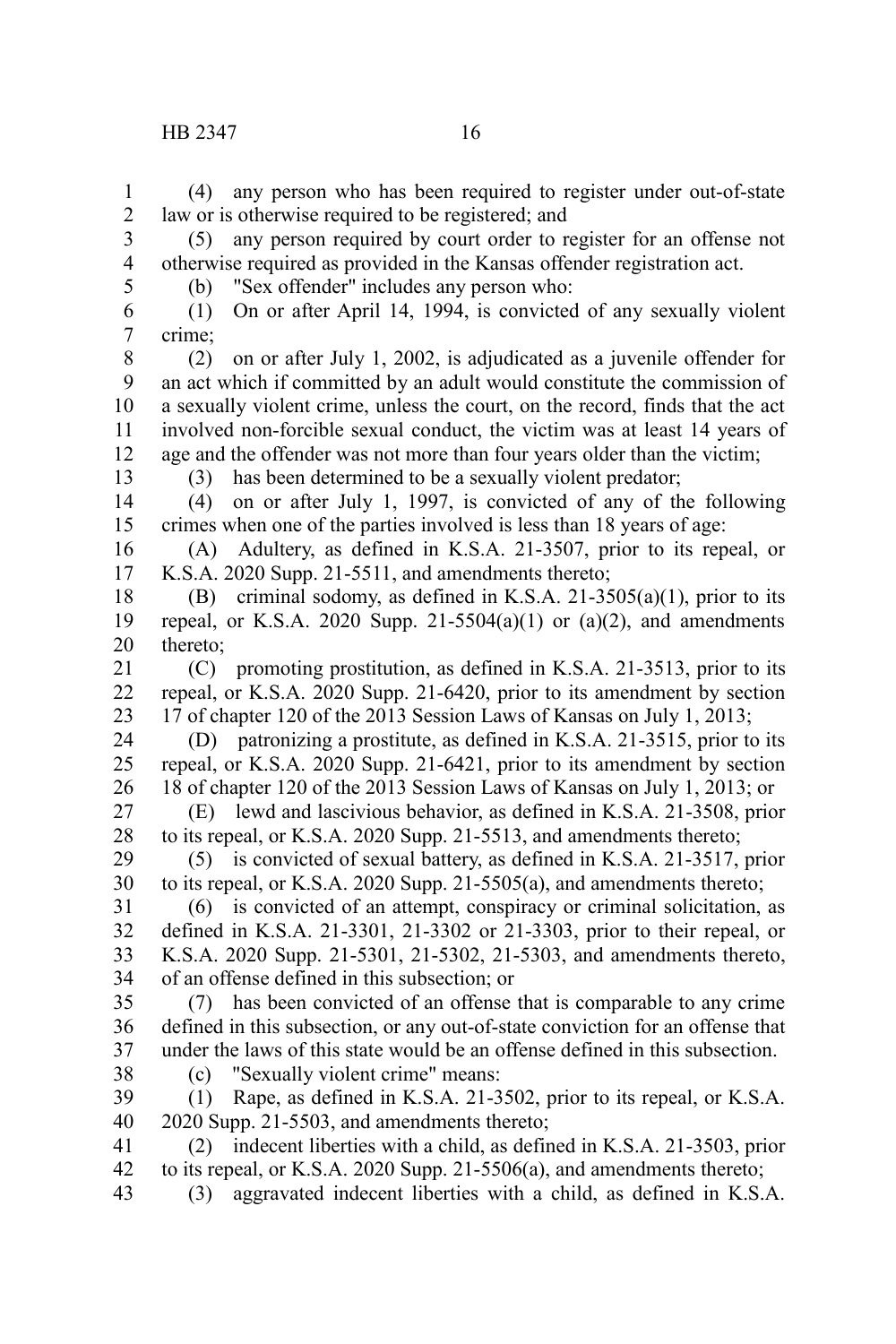21-3504, prior to its repeal, or K.S.A. 2020 Supp. 21-5506(b), and amendments thereto; (4) criminal sodomy, as defined in K.S.A. 21-3505(a)(2) or (a)(3), prior to its repeal, or K.S.A. 2020 Supp. 21-5504(a)(3) or (a)(4), and amendments thereto; (5) aggravated criminal sodomy, as defined in K.S.A. 21-3506, prior to its repeal, or K.S.A. 2020 Supp. 21-5504(b), and amendments thereto; (6) indecent solicitation of a child, as defined in K.S.A. 21-3510, prior to its repeal, or K.S.A. 2020 Supp. 21-5508(a), and amendments thereto; (7) aggravated indecent solicitation of a child, as defined in K.S.A. 21-3511, prior to its repeal, or K.S.A. 2020 Supp. 21-5508(b), and amendments thereto; (8) sexual exploitation of a child, as defined in K.S.A. 21-3516, prior to its repeal, or K.S.A. 2020 Supp. 21-5510, and amendments thereto; (9) aggravated sexual battery, as defined in K.S.A. 21-3518, prior to its repeal, or K.S.A. 2020 Supp. 21-5505(b), and amendments thereto; (10) aggravated incest, as defined in K.S.A. 21-3603, prior to its repeal, or K.S.A. 2020 Supp. 21-5604(b), and amendments thereto; (11) electronic solicitation, as defined in K.S.A. 21-3523, prior to its repeal, and K.S.A. 2020 Supp. 21-5509, and amendments thereto; (12) unlawful sexual relations, as defined in K.S.A. 21-3520, prior to its repeal, or K.S.A. 2020 Supp. 21-5512, and amendments thereto; (13) aggravated human trafficking, as defined in K.S.A. 21-3447, prior to its repeal, or K.S.A. 2020 Supp. 21-5426(b), and amendments thereto, if committed in whole or in part for the purpose of the sexual gratification of the defendant or another; (14) commercial sexual exploitation of a child, as defined in K.S.A. 2020 Supp. 21-6422, and amendments thereto; (15) promoting the sale of sexual relations, as defined in K.S.A. 2020 Supp. 21-6420, and amendments thereto; (16) any conviction or adjudication for an offense that is comparable to a sexually violent crime as defined in this subsection, or any out-of-state conviction or adjudication for an offense that under the laws of this state would be a sexually violent crime as defined in this subsection; (17) an attempt, conspiracy or criminal solicitation, as defined in K.S.A. 21-3301, 21-3302 or 21-3303, prior to their repeal, or K.S.A. 2020 Supp. 21-5301, 21-5302, 21-5303, and amendments thereto, of a sexually violent crime, as defined in this subsection; or (18) any act which has been determined beyond a reasonable doubt to have been sexually motivated, unless the court, on the record, finds that the act involved non-forcible sexual conduct, the victim was at least 14 1 2 3 4 5 6 7 8 9 10 11 12 13 14 15 16 17 18 19 20 21 22 23 24 25 26 27 28 29 30 31 32 33 34 35 36 37 38 39 40 41 42

years of age and the offender was not more than four years older than the 43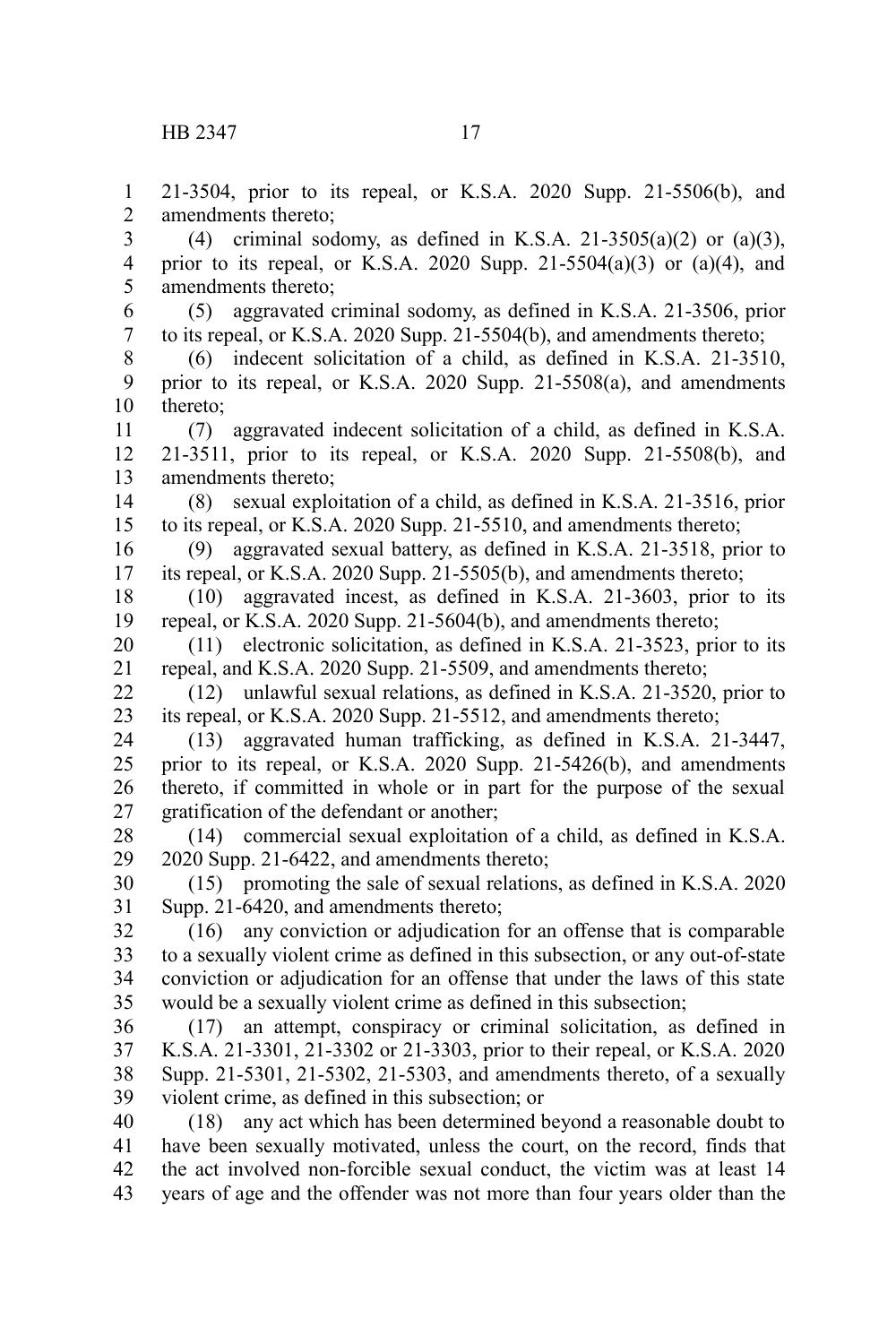(d) "Sexually violent predator" means any person who, on or after July 1, 2001, is found to be a sexually violent predator pursuant to K.S.A. 59-29a01 et seq., and amendments thereto. 4 5 6

7

(e) "Violent offender" includes any person who:

(1) On or after July 1, 1997, is convicted of any of the following crimes: 8 9

(A) Capital murder, as defined in K.S.A. 21-3439, prior to its repeal, or K.S.A. 2020 Supp. 21-5401, and amendments thereto; 10 11

(B) murder in the first degree, as defined in K.S.A. 21-3401, prior to its repeal, or K.S.A. 2020 Supp. 21-5402, and amendments thereto; 12 13

(C) murder in the second degree, as defined in K.S.A. 21-3402, prior to its repeal, or K.S.A. 2020 Supp. 21-5403, and amendments thereto; 14 15

(D) voluntary manslaughter, as defined in K.S.A. 21-3403, prior to its repeal, or K.S.A. 2020 Supp. 21-5404, and amendments thereto; 16 17

(E) involuntary manslaughter, as defined in K.S.A. 21-3404, prior to its repeal, or K.S.A. 2020 Supp. 21-5405(a)(1), (a)(2) or (a)(4), and amendments thereto. The provisions of this paragraph shall not apply to violations of K.S.A. 2020 Supp. 21-5405(a)(3), and amendments thereto, which occurred on or after July 1, 2011, through July 1, 2013; 18 19 20 21 22

(F) kidnapping, as defined in K.S.A. 21-3420, prior to its repeal, or K.S.A. 2020 Supp. 21-5408(a), and amendments thereto; 23 24

(G) aggravated kidnapping, as defined in K.S.A. 21-3421, prior to its repeal, or K.S.A. 2020 Supp. 21-5408(b), and amendments thereto; 25 26

(H) criminal restraint, as defined in K.S.A. 21-3424, prior to its repeal, or K.S.A. 2020 Supp. 21-5411, and amendments thereto, except by a parent, and only when the victim is less than 18 years of age; or 27 28 29

(I) aggravated human trafficking, as defined in K.S.A. 21-3447, prior to its repeal, or K.S.A. 2020 Supp. 21-5426(b), and amendments thereto, if not committed in whole or in part for the purpose of the sexual gratification of the defendant or another; 30 31 32 33

(2) on or after July 1, 2006, is convicted of any person felony and the court makes a finding on the record that a deadly weapon was used in the commission of such person felony; 34 35 36

(3) has been convicted of an offense that is comparable to any crime defined in this subsection, any out-of-state conviction for an offense that under the laws of this state would be an offense defined in this subsection; or 37 38 39 40

(4) is convicted of an attempt, conspiracy or criminal solicitation, as defined in K.S.A. 21-3301, 21-3302 or 21-3303, prior to their repeal, or K.S.A. 2020 Supp. 21-5301, 21-5302 and 21-5303, and amendments 41 42 43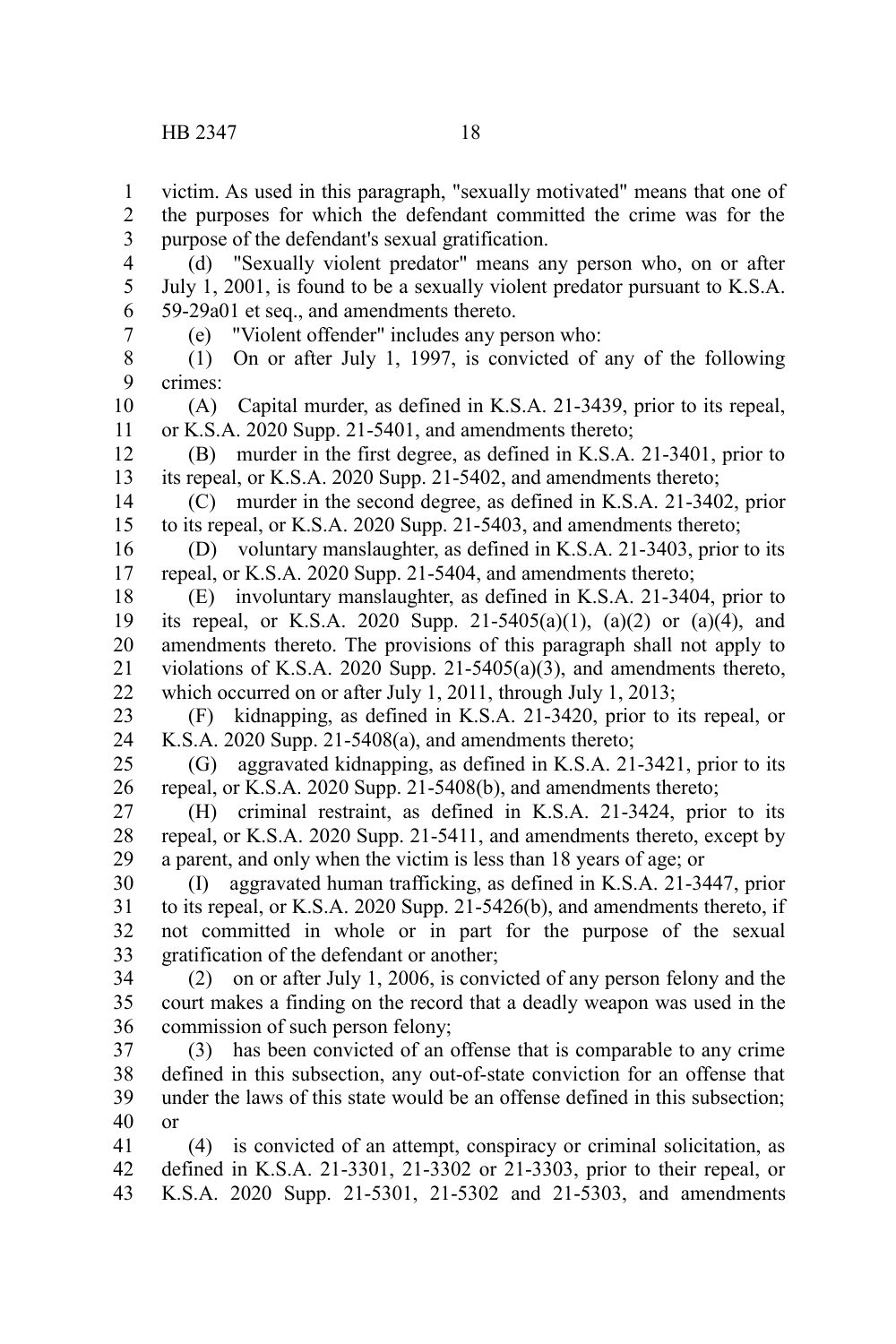thereto, of an offense defined in this subsection. 1

2 3 (f) "Drug offender" includes any person who, on or after July 1, 2007: (1) Is convicted of any of the following crimes:

(A) Unlawful manufacture or attempting such of any controlled substance or controlled substance analog, as defined in K.S.A. 65-4159, prior to its repeal, K.S.A. 2010 Supp. 21-36a03, prior to its transfer, or K.S.A. 2020 Supp. 21-5703, and amendments thereto; 4 5 6 7

(B) possession of ephedrine, pseudoephedrine, red phosphorus, lithium metal, sodium metal, iodine, anhydrous ammonia, pressurized ammonia or phenylpropanolamine, or their salts, isomers or salts of isomers with intent to use the product to manufacture a controlled substance, as defined in K.S.A. 65-7006(a), prior to its repeal, K.S.A. 2010 Supp. 21-36a09(a), prior to its transfer, or K.S.A. 2020 Supp. 21-5709(a), and amendments thereto; 8 9 10 11 12 13 14

(C) K.S.A. 65-4161, prior to its repeal, K.S.A. 2010 Supp. 21- 36a05(a)(1), prior to its transfer, or K.S.A. 2020 Supp. 21-5705(a)(1), and amendments thereto. The provisions of this paragraph shall not apply to violations of K.S.A. 2010 Supp.  $21-36a05(a)(2)$  through  $(a)(6)$  or  $(b)$ which occurred on or after July 1, 2009, through April 15, 2010; 15 16 17 18 19

(2) has been convicted of an offense that is comparable to any crime defined in this subsection, any out-of-state conviction for an offense that under the laws of this state would be an offense defined in this subsection; or 20 21 22 23

(3) is or has been convicted of an attempt, conspiracy or criminal solicitation, as defined in K.S.A. 21-3301, 21-3302 or 21-3303, prior to their repeal, or K.S.A. 2020 Supp. 21-5301, 21-5302 and 21-5303, and amendments thereto, of an offense defined in this subsection. 24 25 26 27

(g) Convictions or adjudications which result from or are connected with the same act, or result from crimes committed at the same time, shall be counted for the purpose of this section as one conviction or adjudication. Any conviction or adjudication set aside pursuant to law is not a conviction or adjudication for purposes of this section. A conviction or adjudication from any out-of-state court shall constitute a conviction or adjudication for purposes of this section. 28 29 30 31 32 33 34

(h) "School" means any public or private educational institution, including, but not limited to, postsecondary school, college, university, community college, secondary school, high school, junior high school, middle school, elementary school, trade school, vocational school or professional school providing training or education to an offender for three or more consecutive days or parts of days, or for 10 or more nonconsecutive days in a period of 30 consecutive days. 35 36 37 38 39 40 41

(i) "Employment" means any full-time, part-time, transient, day-labor employment or volunteer work, with or without compensation, for three or 42 43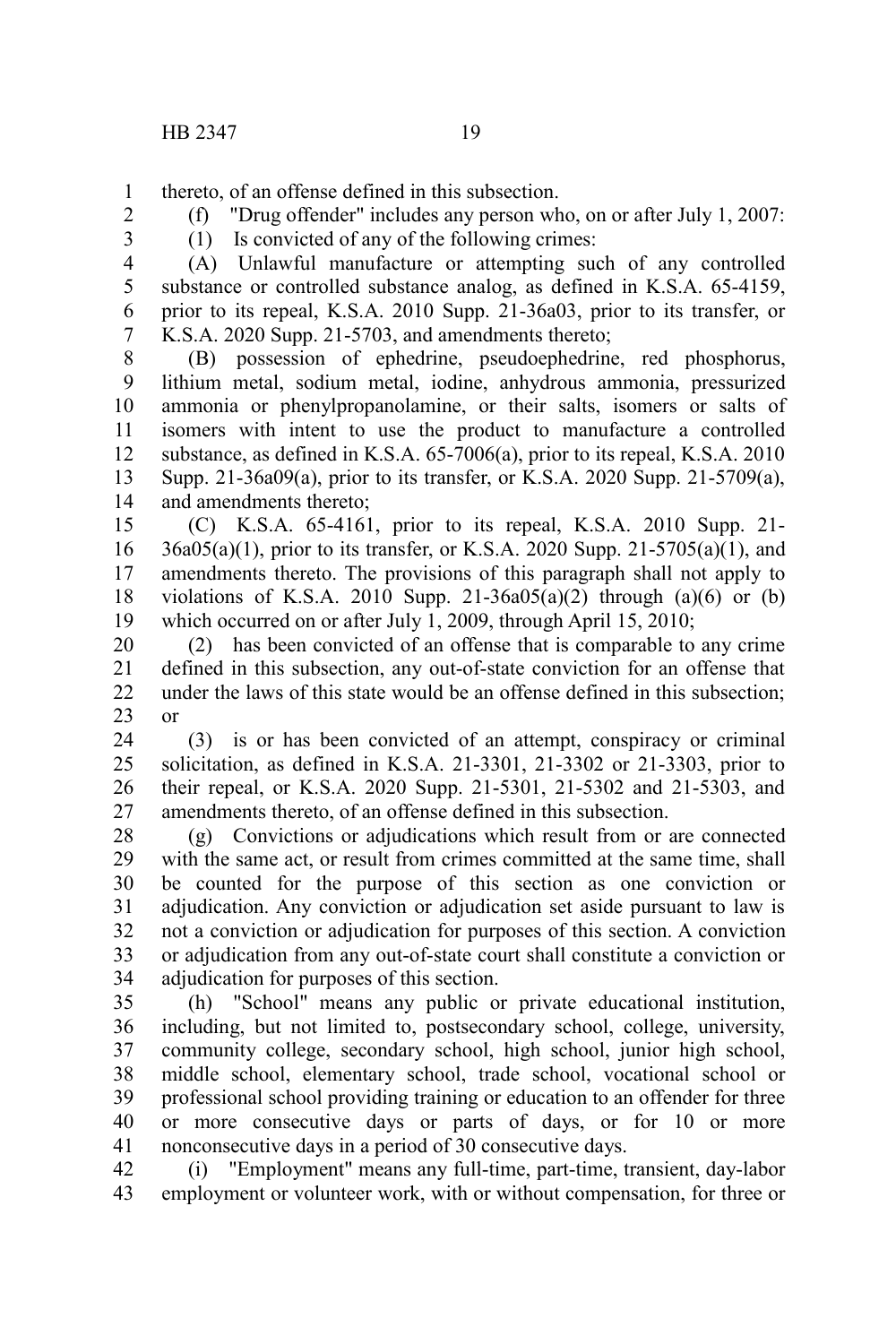more consecutive days or parts of days, or for 10 or more nonconsecutive days in a period of 30 consecutive days. 1 2

(j) "Reside" means to stay, sleep or maintain with regularity or temporarily one's person and property in a particular place other than a location where the offender is incarcerated. It shall be presumed that an offender resides at any and all locations where the offender stays, sleeps or maintains the offender's person for three or more consecutive days or parts of days, or for ten or more nonconsecutive days in a period of 30 consecutive days. 3 4 5 6 7 8 9

(k) "Residence" means a particular and definable place where an individual resides. Nothing in the Kansas offender registration act shall be construed to state that an offender may only have one residence for the purpose of such act. 10 11 12 13

14

(l) "Transient" means having no fixed or identifiable residence.

(m) "Law enforcement agency having initial jurisdiction" means the registering law enforcement agency of the county or location of jurisdiction where the offender expects to most often reside upon the offender's discharge, parole or release. 15 16 17 18

(n) "Registering law enforcement agency" means the sheriff's office or tribal police department responsible for registering an offender. 19 20

(o) "Registering entity" means any person, agency or other governmental unit, correctional facility or registering law enforcement agency responsible for obtaining the required information from, and explaining the required registration procedures to, any person required to register pursuant to the Kansas offender registration act. "Registering entity" shall include, but not be limited to, sheriff's offices, tribal police departments and correctional facilities. 21 22 23 24 25 26 27

(p) "Treatment facility" means any public or private facility or institution providing inpatient mental health, drug or alcohol treatment or counseling, but does not include a hospital, as defined in K.S.A. 65-425, and amendments thereto. 28 29 30 31

(q) "Correctional facility" means any public or private correctional facility, juvenile detention facility, prison or jail. 32 33

(r) "Out-of-state" means: the District of Columbia; any federal, military or tribal jurisdiction, including those within this state; any foreign jurisdiction; or any state or territory within the United States, other than this state. 34 35 36 37

(s) "Duration of registration" means the length of time during which an offender is required to register for a specified offense or violation. 38 39

(t) (1) Notwithstanding any other provision of this section, "offender" shall not include any person who is: 40 41

(A) Convicted of unlawful transmission of a visual depiction of a child, as defined in K.S.A. 2020 Supp. 21-5611(a), and amendments 42 43